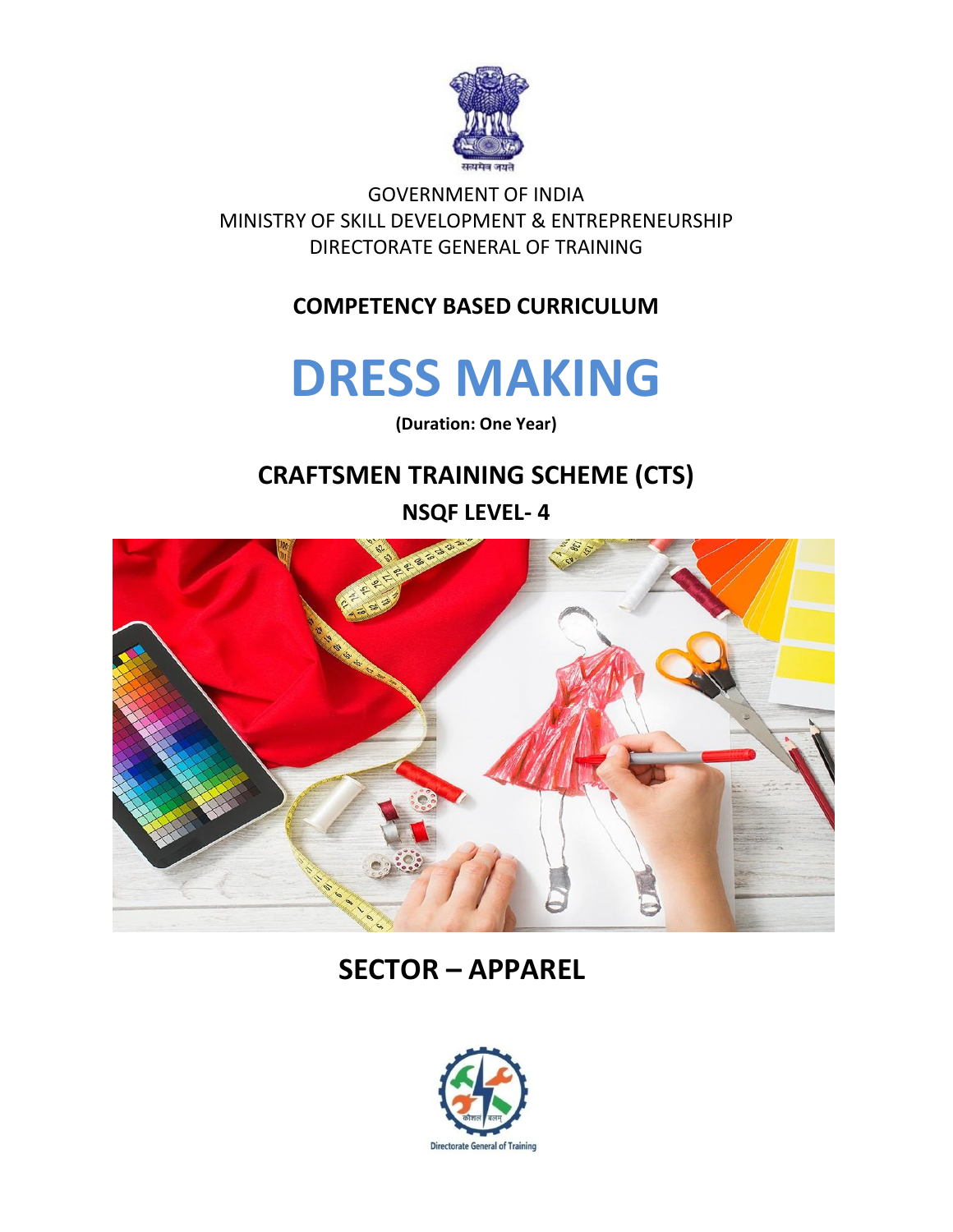# **DRESS MAKING**

**(Non-Engineering Trade)**

**(Revised in 2019)**

**Version: 1.2**

## **CRAFTSMEN TRAINING SCHEME (CTS)**

### **NSQF LEVEL - 4**

Developed By

Ministry of Skill Development and Entrepreneurship

Directorate General of Training **CENTRAL STAFF TRAINING AND RESEARCH INSTITUTE** EN-81, Sector-V, Salt Lake City, Kolkata – 700 091 [www.cstaricalcutta.gov.in](http://www.cstaricalcutta.gov.in/)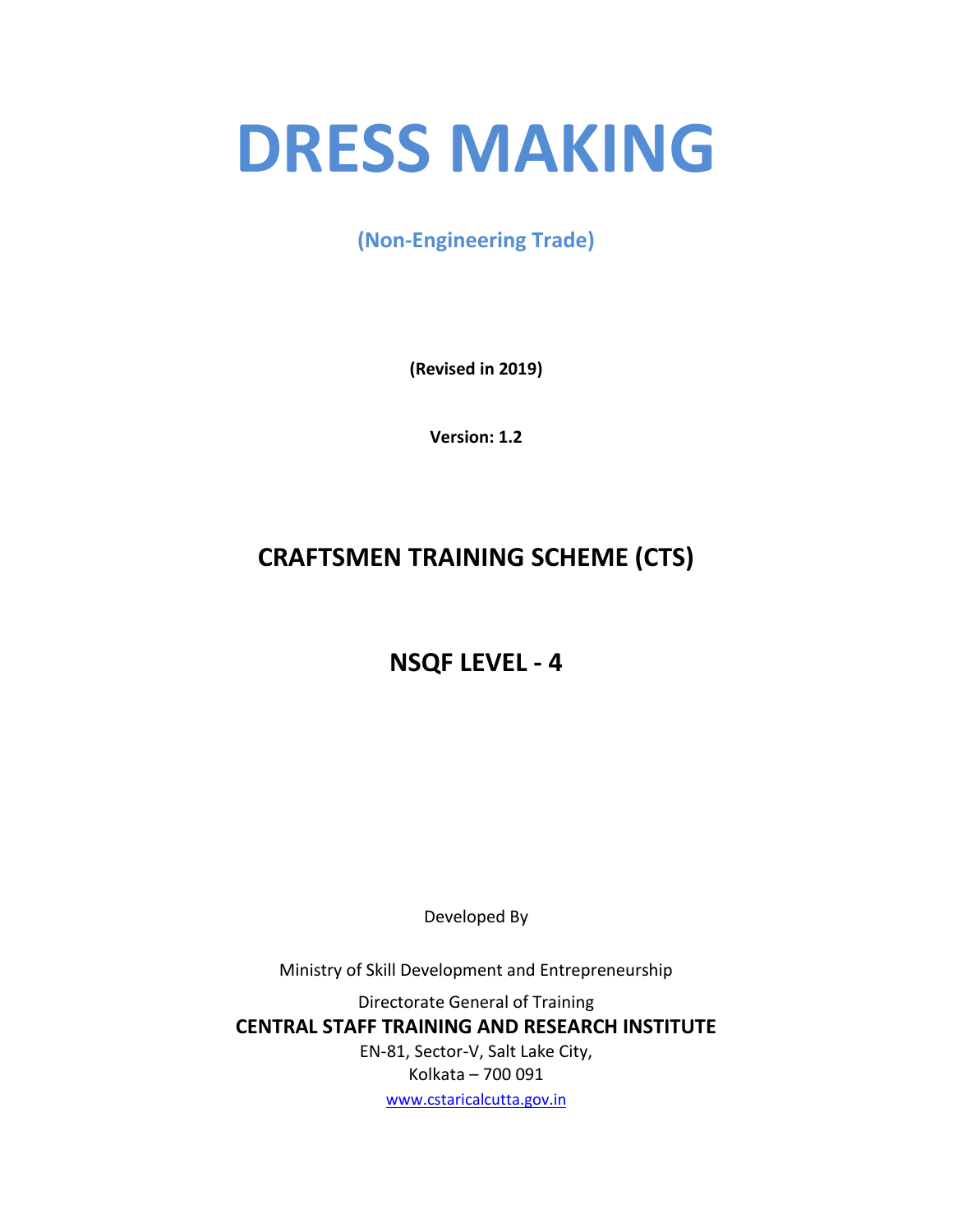## **CONTENTS**

| S No. | <b>Topics</b>                                | Page No.       |
|-------|----------------------------------------------|----------------|
| 1.    | <b>Course Information</b>                    | $\mathbf 1$    |
| 2.    | <b>Training System</b>                       | $\overline{2}$ |
| 3.    | Job Role                                     | 6              |
| 4.    | <b>General Information</b>                   | $\overline{7}$ |
| 5.    | <b>Learning Outcome</b>                      | 9              |
| 6.    | <b>Assessment Criteria</b>                   | 10             |
| 7.    | <b>Trade Syllabus</b>                        | 17             |
|       | Annexure I (List of Trade Tools & Equipment) | 26             |
|       | Annexure II (List of Trade experts)          | 29             |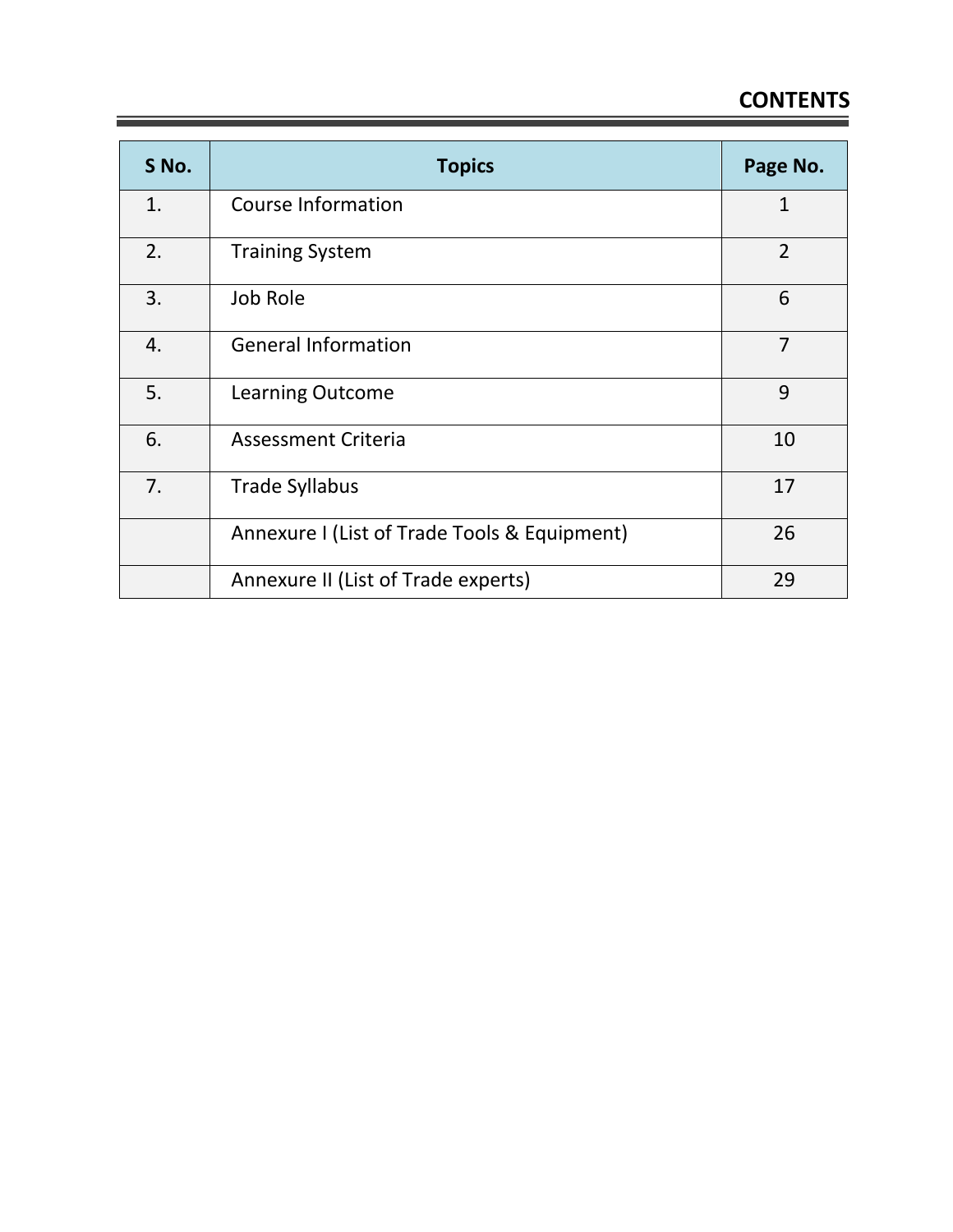

#### **1. COURSE INFORMATION**

During the one-year duration of "Dress Making" trade, a candidate is trained on Professional Skill, Professional Knowledge and Employability Skills related to the job role. In addition to this, a candidate is entrusted to undertake project work, extracurricular activities and on-the-job training to build up confidence. The broad components covered under Professional Skill subject are as below: -

The broad professional skills covered as part of the skill training starts with making hand stitches in the given fabric; Stitching the following using the given fabric: Seams with seam finishes, Darts, Pleats, Tucks, Gathers & Shirrs, Frill, Hem, Casing, Edge Finishing, Neck lines, Placket, Pocket, Collar, Sleeves, Cuff. Then the trainee learns how to fix the fasteners on the given fabric, mend the given fabric as per requirement. He/she is also able to draft a pattern for Ladies Suit & Sew a Ladies' Suit with the help of the given pattern.

The trainee starts sketching the following manually by applying suitable fabric designs-Indian Dresses & Western Dresses. Then he/ she designs the following with suitable fabric design using Corel draw software- Indian Dresses & Western Dresses. The trainee is able to make the following Block Pattern set using different sizes taken from a size chart - Children's Block, Block for Teenager, Ladies Block, Gents Block; makes the patterns for the following using Draping Techniques - Basic Bodice with Darts, Basic Bodice with Princess line, Basic Straight Skirt, Basic Circular Skirt. He/she becomes capable of constructing the following garments with fitting and quality according to the sketched designs and blocks using adaptation/draping and manipulation techniques - Dress for Children (Yoke Frock), Dress for Teenager, Ladies Dress, Ladies Suit, Ladies Night wear, Ladies Blouse, gents' Shirt, gents' trouser. In the later phase of the first year, they are able to make patterns of the following by Pattern Grading techniques to their next higher or lower sizes using the size charts. Also make markers on different width, texture & designs of the following- Frocks, Blouses, Shirts, Trousers.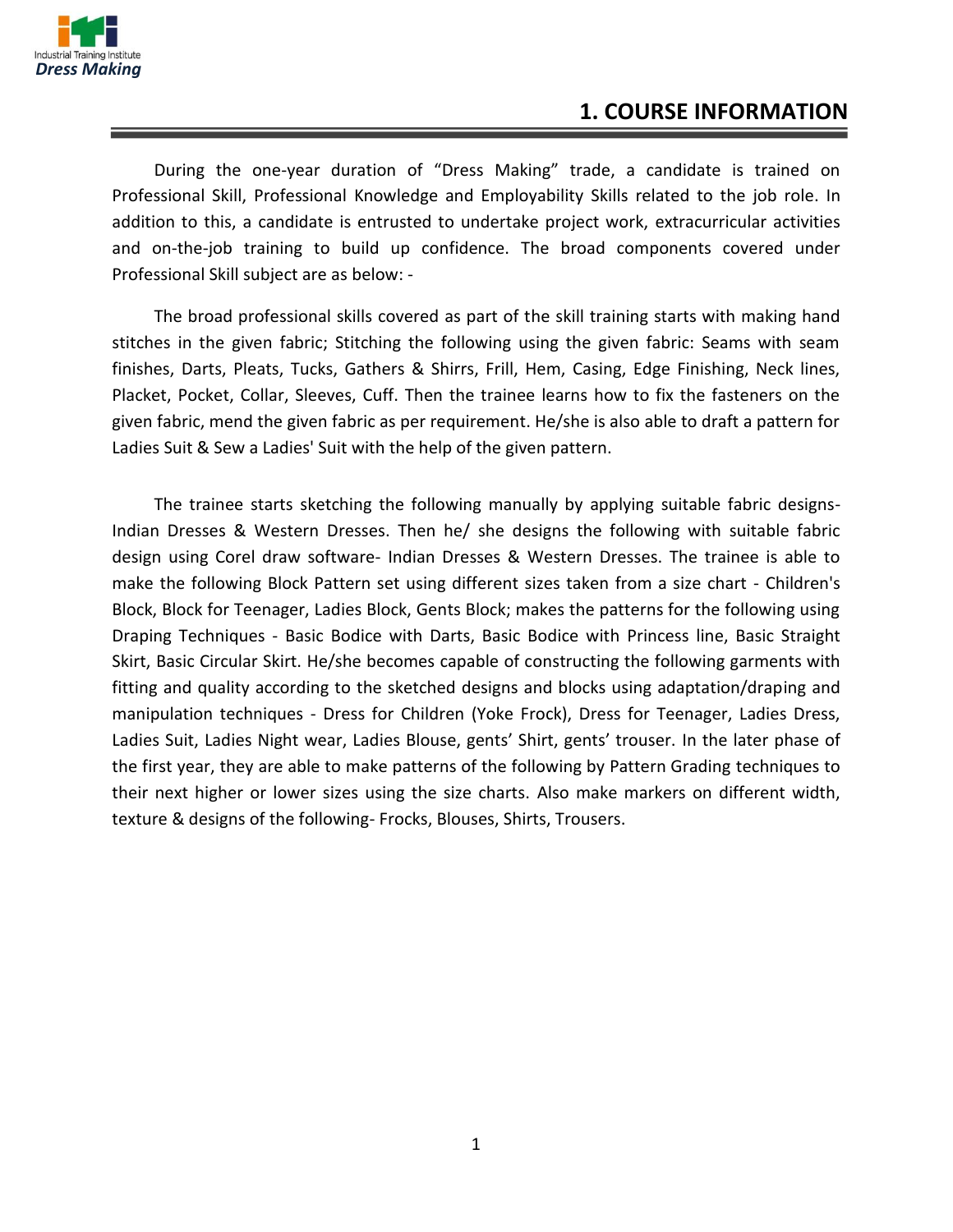

#### **2.1 GENERAL**

The Directorate General of Training (DGT) under Ministry of Skill Development & Entrepreneurship offers a range of vocational training courses catering to the need of different sectors of economy/ Labour market. The vocational training programmes are delivered under the aegis of Directorate General of Training (DGT). Craftsman Training Scheme (CTS) with variants and Apprenticeship Training Scheme (ATS) are two pioneer schemes of DGT for strengthening vocational training.

'Dress Making' trade under CTS is one of the popular courses delivered nationwide through a network of ITIs. The course is of one-year duration. It mainly consists of Domain area and Core area. The Domain area (Trade Theory & Practical) imparts professional skills and knowledge, while the core area (Employability Skill) imparts requisite core skills, knowledge, and life skills. After passing out the training program, the trainee is awarded National Trade Certificate (NTC) by DGT which is recognized worldwide.

#### **Candidates broadly need to demonstrate that they are able to:**

- Read and interpret technical parameters/documents, plan and organize work processes, identify necessary materials and tools;
- Perform tasks with due consideration to safety rules, accident prevention regulations and environmental protection stipulations;
- Apply professional skill, knowledge & employability skills while performing jobs.
- Document the technical parameters related to the task undertaken.

#### **2.2 PROGRESSION PATHWAYS**

- Can join industry as Craftsman and will progress further as Senior Craftsman, Supervisor and can rise up to the level of Manager.
- Can become Entrepreneur in the related field.
- Can join Apprenticeship programs in different types of industries leading to a National Apprenticeship certificate (NAC).
- Can join Crafts Instructor Training Scheme (CITS) in the trade for becoming an instructor in ITIs.
- Can join Advanced Diploma (Vocational) courses under DGT as applicable.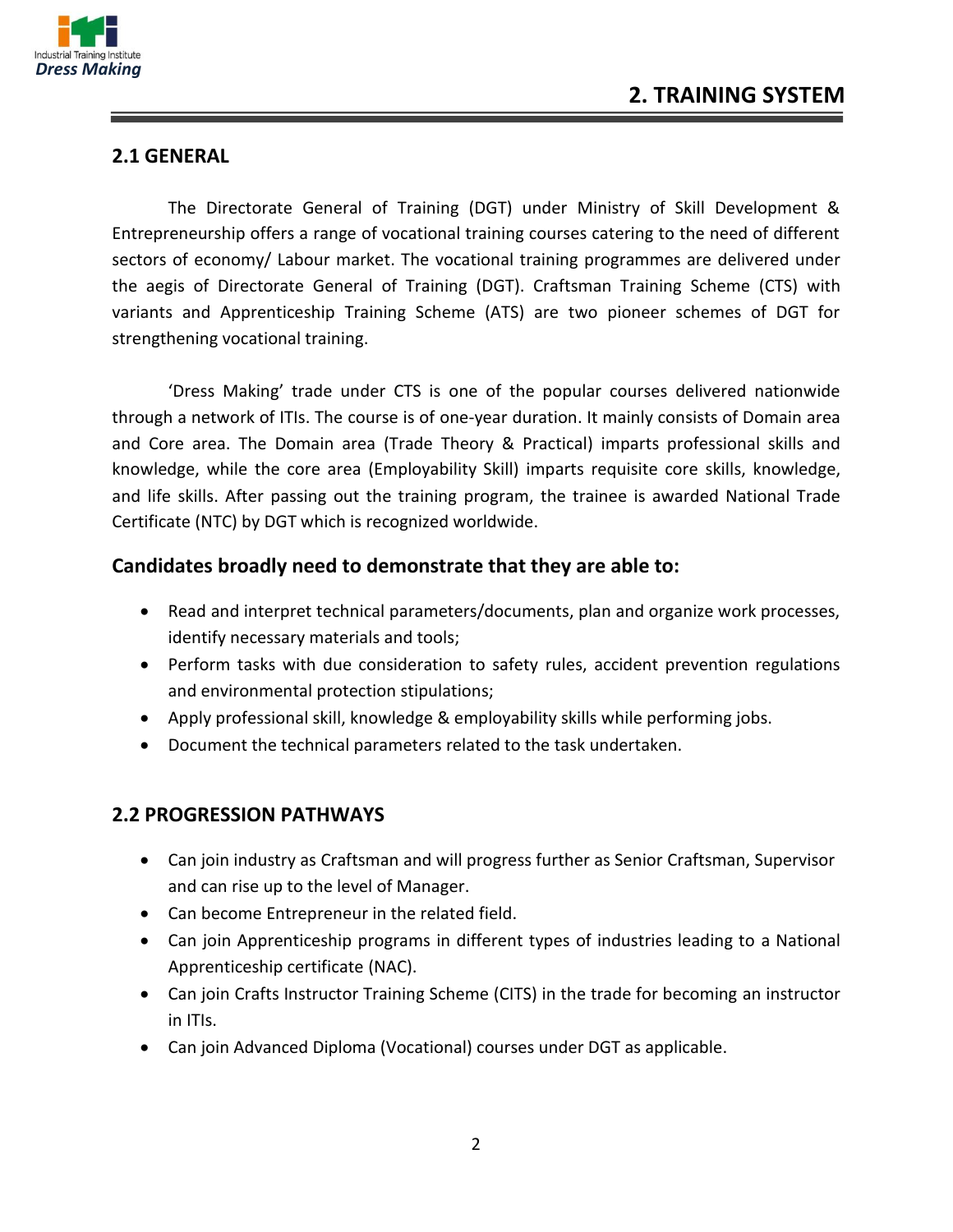

#### **2.3 COURSE STRUCTURE**

Table below depicts the distribution of training hours across various course elements during a period of one year: -

| S No. | <b>Course Element</b>                 | <b>Notional Training</b><br><b>Hours</b> |
|-------|---------------------------------------|------------------------------------------|
| 1.    | Professional Skill (Trade Practical)  | 1200                                     |
| 2.    | Professional Knowledge (Trade Theory) | 240                                      |
| 3.    | <b>Employability Skills</b>           | 160                                      |
|       | <b>Total</b>                          | 1600                                     |

#### **2.4 ASSESSMENT & CERTIFICATION**

The trainee will be tested for his skill, knowledge and attitude during the period of course through formative assessment and at the end of the training programme through summative assessment as notified by the DGT from time to time.

a) The **Continuous Assessment** (Internal) during the period of training will be done by Formative Assessment Method by testing for assessment criteria listed against learning outcomes. The training institute has to maintain an individual trainee portfolio as detailed in assessment guideline. The marks of internal assessment will be as per the formative assessment template provided on [www.bharatskills.gov.in](http://www.bharatskills.gov.in/)

b) The final assessment will be in the form of summative assessment method. The All India Trade Test for awarding NTC will be conducted by Controller of examinations, DGT as per the guidelines. The pattern and marking structure is being notified by DGT from time to time. **The learning outcome and assessment criteria will be the basis for setting question papers for final assessment. The examiner during final examination will also check** the individual trainee's profile as detailed in assessment guideline before giving marks for practical examination.

#### **2.4.1 PASS REGULATION**

For the purposes of determining the overall result, weightage of 100% is applied for six months and one-year duration courses and 50% weightage is applied to each examination for two years courses. The minimum pass percent for Trade Practical and Formative assessment is 60% & for all other subjects is 33%. There will be no Grace marks.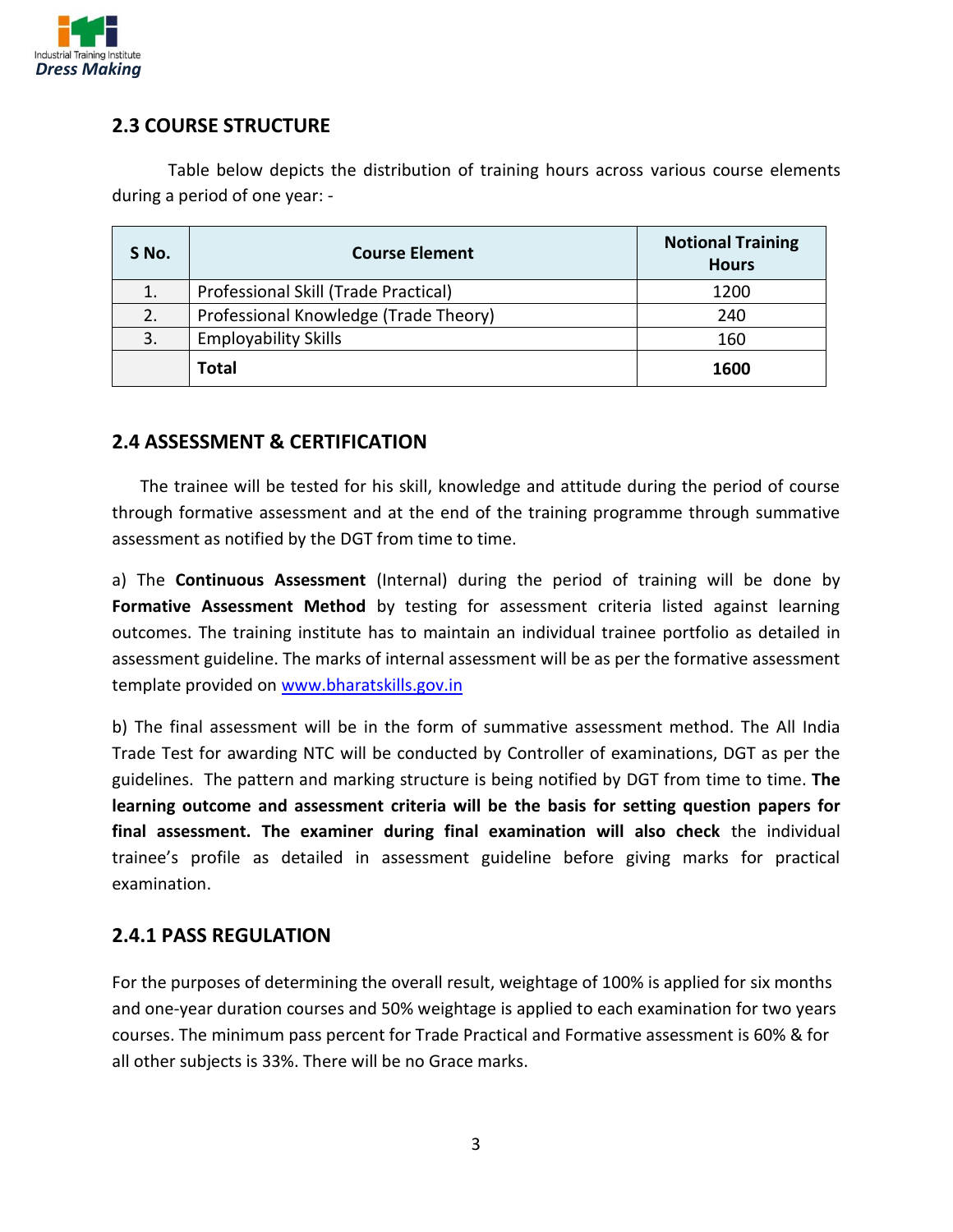

#### **2.4.2 ASSESSMENT GUIDELINE**

Appropriate arrangements should be made to ensure that there will be no artificial barriers to assessment. The nature of special needs should be taken into account while undertaking the assessment. Due consideration should be given while assessing for teamwork, avoidance/reduction of scrap/wastage and disposal of scrap/waste as per procedure, behavioral attitude, sensitivity to the environment and regularity in training. The sensitivity towards OSHE and self-learning attitude are to be considered while assessing competency.

Assessment will be evidence based comprising the following:

- Job carried out in labs/workshop
- Record book/ daily diary
- Answer sheet of assessment
- Viva-voce
- Progress chart
- Attendance and punctuality
- Assignment
- Project work

Evidences and records of internal (Formative) assessments are to be preserved until forthcoming examination for audit and verification by examining body. The following marking pattern to be adopted while assessing:

| <b>Performance Level</b>                                                                                                                                                                                                                 | <b>Evidence</b>                                                                                                                                                                                                                                      |  |
|------------------------------------------------------------------------------------------------------------------------------------------------------------------------------------------------------------------------------------------|------------------------------------------------------------------------------------------------------------------------------------------------------------------------------------------------------------------------------------------------------|--|
| (a) Weightage in the range of 60%-75% to be allotted during assessment                                                                                                                                                                   |                                                                                                                                                                                                                                                      |  |
| For performance in this grade, the candidate<br>should produce work which demonstrates<br>attainment of an acceptable standard of<br>craftsmanship with occasional guidance, and<br>regard for safety procedures and<br>due<br>practices | Demonstration of good skills and accuracy<br>$\bullet$<br>in the field of work/ assignments.<br>• A fairly good level of neatness and<br>consistency to accomplish job activities.<br>Occasional support in completing the<br>$\bullet$<br>task/job. |  |
| (b) Weightage in the range of 75%-90% to be allotted during assessment                                                                                                                                                                   |                                                                                                                                                                                                                                                      |  |
| For this grade, a candidate should produce<br>work which demonstrates attainment of a<br>reasonable standard of craftsmanship, with<br>little<br>guidance, and regard for safety                                                         | Good skill levels and accuracy in the field<br>$\bullet$<br>of work/assignments.<br>A good level of neatness and consistency<br>to accomplish job activities.                                                                                        |  |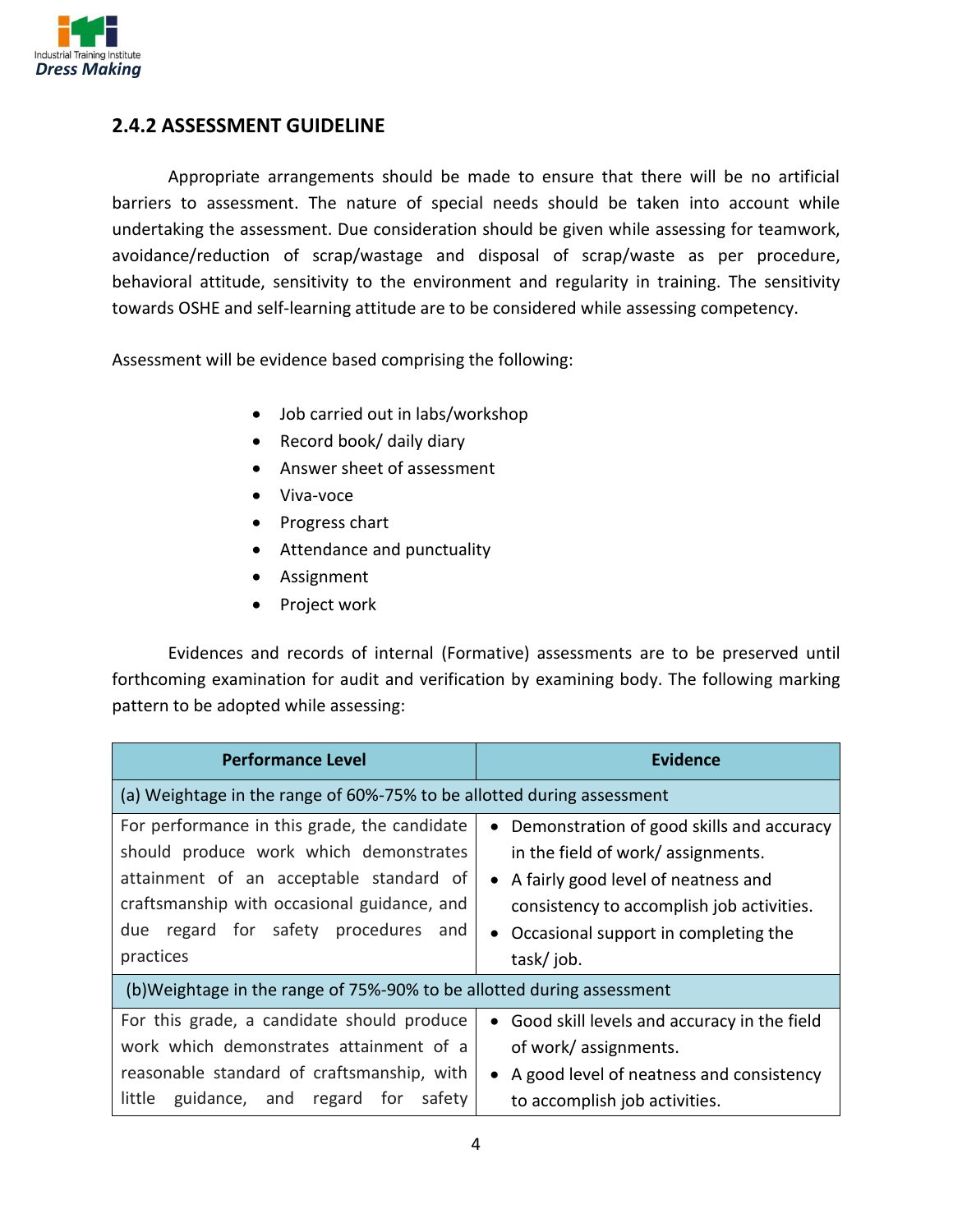

| procedures and practices                                                                                                                                                                                                                                            | Little support in completing the task/job.<br>$\bullet$                                                                                                                                                                   |  |
|---------------------------------------------------------------------------------------------------------------------------------------------------------------------------------------------------------------------------------------------------------------------|---------------------------------------------------------------------------------------------------------------------------------------------------------------------------------------------------------------------------|--|
| © Weightage in the range of more than 90% to be allotted during assessment                                                                                                                                                                                          |                                                                                                                                                                                                                           |  |
| For performance in this grade, the candidate,<br>with minimal or no support in organization<br>and execution and with due regard for safety<br>procedures and practices, has produced work<br>which demonstrates attainment of a high<br>standard of craftsmanship. | • High skill levels and accuracy in the field<br>of work/assignments.<br>• A high level of neatness and consistency<br>to accomplish job activities.<br>Minimal or no support in completing the<br>$\bullet$<br>task/job. |  |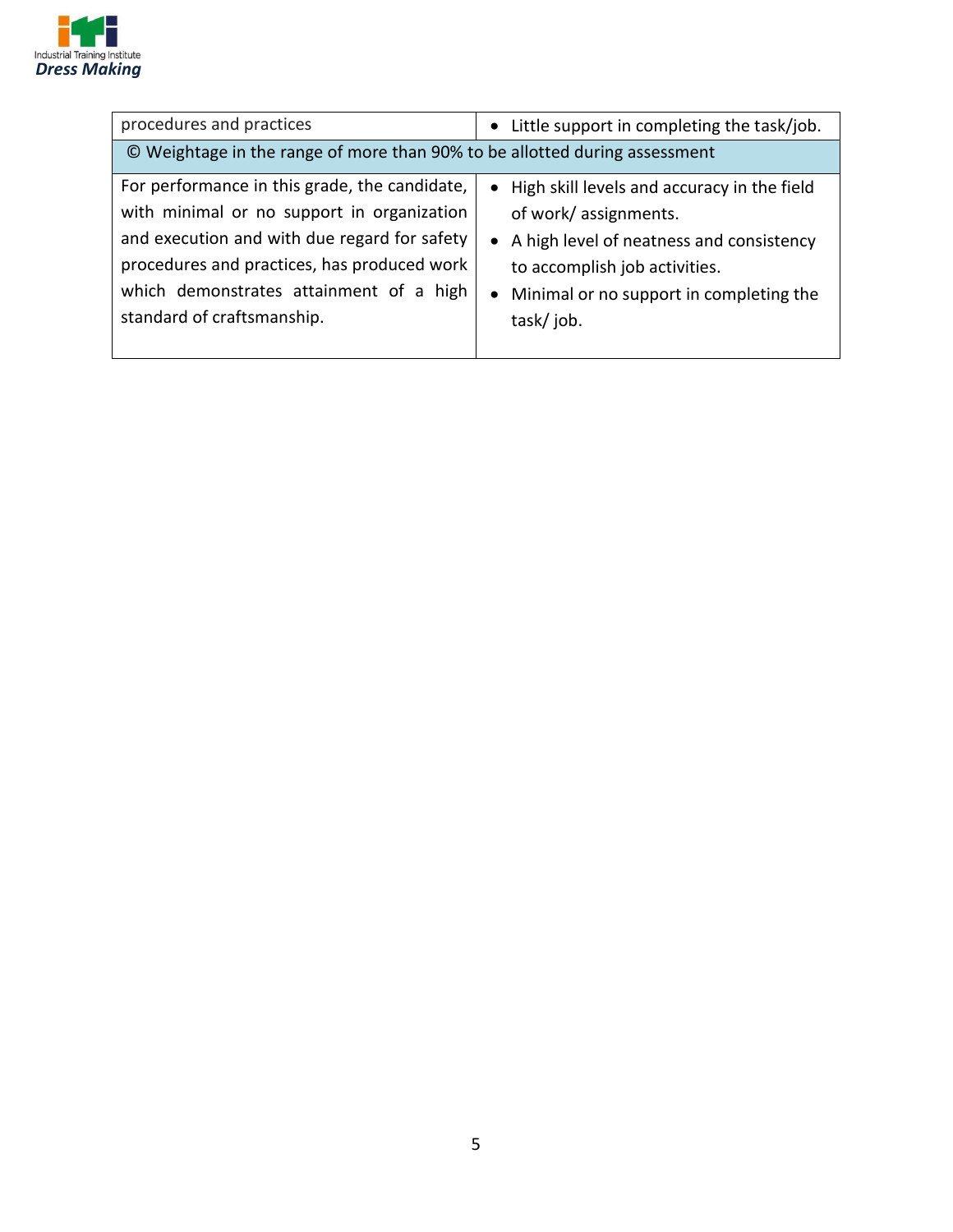

#### **Brief description of Job roles:**

**Dress Maker/ Ladies Dress Maker;** Dress Maker stitches together parts of women's garments such as dresses, blouses, jumpers, brassieres, etc., according to instructions of Master Cutter. Stitches together parts by hand and machine. Inserts inner material, makes embroidery work, button-holes, etc., and attaches lining, lace, button, etc. Carries out alteration as directed. May press garments and supervise work of Sewer, Hand.

**Trouser Maker**; Pant Maker stitches together by hand and machine parts of trousers, breeches and other leg wear according to instructions of Master Cutter. Joins parts together by basting, ensuring that they are properly aligned. Stitches them together by hand and machine. Inserts inner material and attaches lining as required. Carries out alterations according to markings. Makes buttonholes, stitches button and performs other finishing tasks, or supervises performance of these tasks by Sewer, Hand.

**Shirt Maker;** stitches together parts of shirts, under vests, pajamas etc., according to instructions of Master Cutter. Stitches collars and cuffs. Makes button holes and stitches buttons and performs other finishing tasks. May press garments and supervise work of Sewer, Hand.

**Coat Maker;** stitches together, by hand and machine, parts of coat, shervani and other body garments according to instructions of Master Cutter. Joins parts together by basting ensuring that they are properly aligned. Stitches them together by hand and machine. Inserts inner material and attaches lining as required. Carries out alteration according to markings. Makes button-holes, stitches button and performs other finishing tasks. May press garment and supervise basting, filling, button holding, button stitching, etc., by Sewer, Hand

#### **Reference NCO- 2015:**

- (i) 7531.0200 Dressmaker/Ladies Dress Maker
- (ii) 7531.0400 Trouser Maker
- (iii) 7531.0500 Shirt Maker
- (iv) 7531.0300 Coat Maker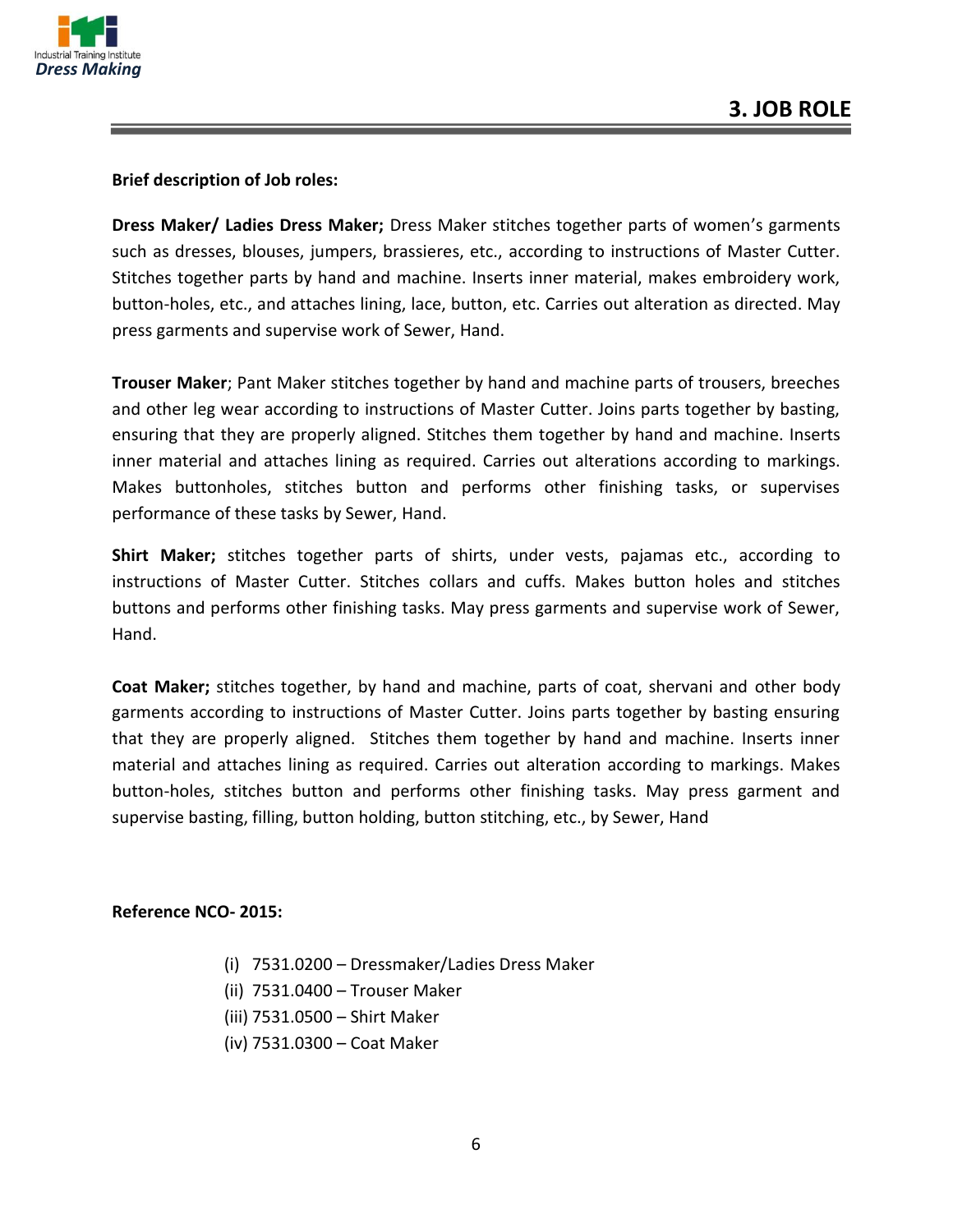

Ξ

## **4. GENERAL INFORMATION**

| <b>Name of the Trade</b>                        | <b>Dress Making</b>                                                                                                                                                                                                                                                                                                                                                                                                                                                                                            |
|-------------------------------------------------|----------------------------------------------------------------------------------------------------------------------------------------------------------------------------------------------------------------------------------------------------------------------------------------------------------------------------------------------------------------------------------------------------------------------------------------------------------------------------------------------------------------|
| <b>Trade Code</b>                               | DGT/1020                                                                                                                                                                                                                                                                                                                                                                                                                                                                                                       |
| $NCO - 2015$                                    | 7531.0200, 7531.0400, 7531.0500, 7531.0300                                                                                                                                                                                                                                                                                                                                                                                                                                                                     |
| <b>NSQF Level</b>                               | Level-4                                                                                                                                                                                                                                                                                                                                                                                                                                                                                                        |
| <b>Duration of Craftsmen</b><br><b>Training</b> | One Year (1600 Hours)                                                                                                                                                                                                                                                                                                                                                                                                                                                                                          |
| <b>Entry Qualification</b>                      | Passed 08 <sup>th</sup> class examination                                                                                                                                                                                                                                                                                                                                                                                                                                                                      |
| <b>Minimum Age</b>                              | 14 years as on first day of academic session.                                                                                                                                                                                                                                                                                                                                                                                                                                                                  |
| <b>Eligibility for PwD</b>                      | LD, CP, LC, DW, AA, LV, DEAF, HH, AUTISM, ID, SLD                                                                                                                                                                                                                                                                                                                                                                                                                                                              |
| Unit Strength (No. of<br>Student)               | 20 (There is no separate provision of supernumerary seats)                                                                                                                                                                                                                                                                                                                                                                                                                                                     |
| <b>Space Norms</b>                              | 64 Sq. m                                                                                                                                                                                                                                                                                                                                                                                                                                                                                                       |
| <b>Power Norms</b>                              | 5 KW                                                                                                                                                                                                                                                                                                                                                                                                                                                                                                           |
| <b>Instructors Qualification for:</b>           |                                                                                                                                                                                                                                                                                                                                                                                                                                                                                                                |
| (i) Dress Making Trade                          | B.Voc./Degree in Fashion & apparel Technology from UGC<br>recognized university with one-year experience in the relevant field.<br><b>OR</b><br>Diploma (Minimum 2 years) in Dress Making /Garment fabricating<br>technology / costume designing from recognized board of education<br>or relevant Advanced Diploma (Vocational) from DGT of education<br>with two-year experience in the relevant field.<br><b>OR</b><br>NTC/ NAC passed in Dress Making with three-year experience in the<br>relevant field. |
|                                                 | <b>Essential Qualification:</b><br>Relevant National Craft Instructor Certificate (NCIC) in any of the<br>variants under DGT.<br>Note: Out of two Instructors required for the unit of 2 (1+1), one<br>must have Degree/Diploma and other must have NTC/NAC<br>qualifications. However both of them must possess NCIC in any of                                                                                                                                                                                |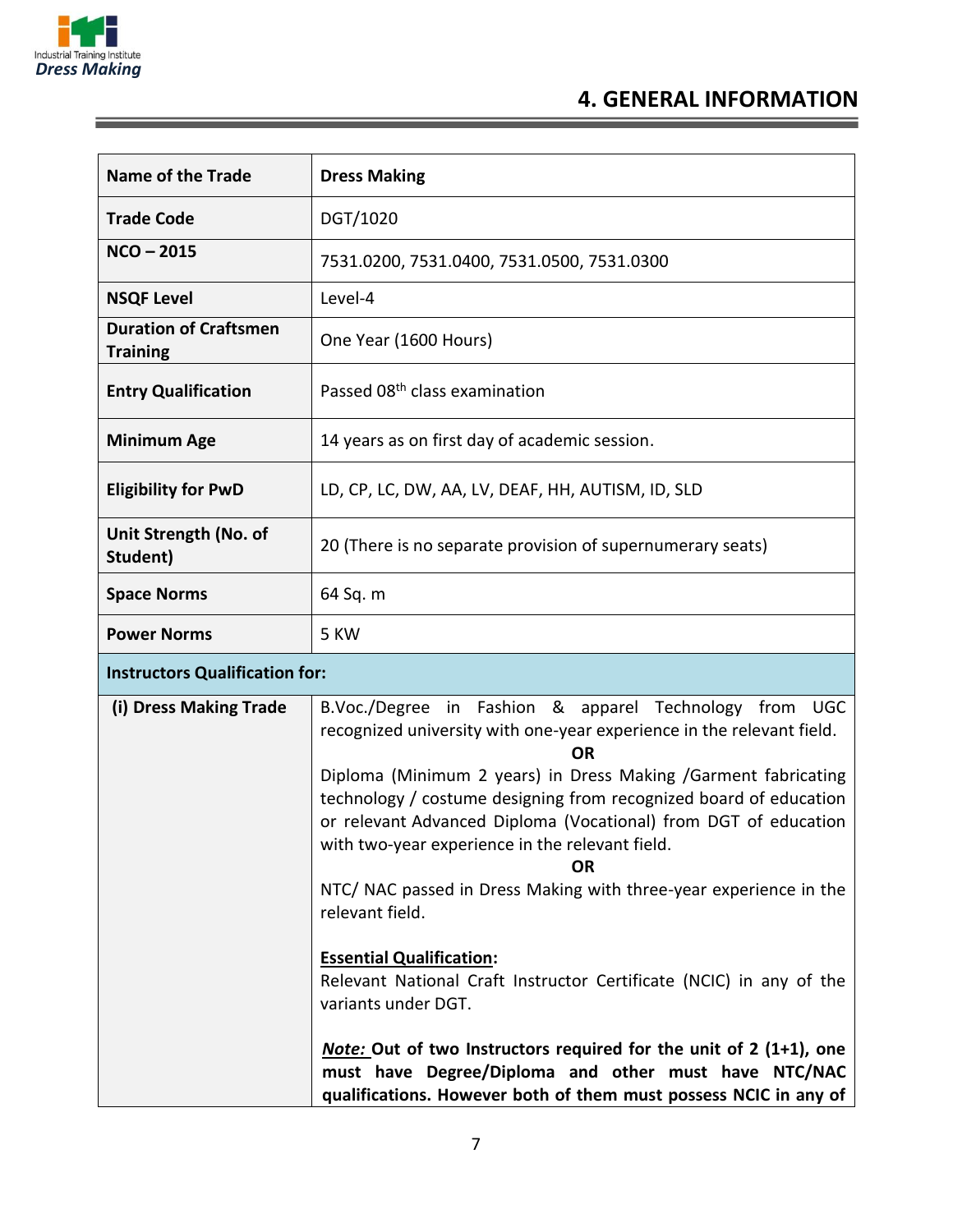

|                                                             | its variants.                                                                                                                                              |                     |                             |
|-------------------------------------------------------------|------------------------------------------------------------------------------------------------------------------------------------------------------------|---------------------|-----------------------------|
| (ii) Employability Skill                                    | MBA/BBA / Any Graduate/ Diploma in any discipline with Two years'<br>experience with short term ToT Course in Employability Skills from<br>DGT institutes. |                     |                             |
|                                                             | (Must have studied English/ Communication Skills and Basic<br>Computer at 12th / Diploma level and above)                                                  |                     |                             |
|                                                             |                                                                                                                                                            | OR                  |                             |
|                                                             | Existing Social Studies Instructors in ITIs with short term ToT Course                                                                                     |                     |                             |
|                                                             | in Employability Skills from DGT institutes                                                                                                                |                     |                             |
| (iii) Minimum age for<br><b>Instructor</b>                  | 21 years                                                                                                                                                   |                     |                             |
| <b>List of Tools and</b><br><b>Equipment</b>                | As per Annexure - I                                                                                                                                        |                     |                             |
| Distribution of training on hourly basis: (Indicative only) |                                                                                                                                                            |                     |                             |
| Total Hrs /week                                             | <b>Trade Practical</b>                                                                                                                                     | <b>Trade Theory</b> | <b>Employability Skills</b> |
| 40 Hours                                                    | 30 Hours                                                                                                                                                   | 6 Hours             | 4 Hours                     |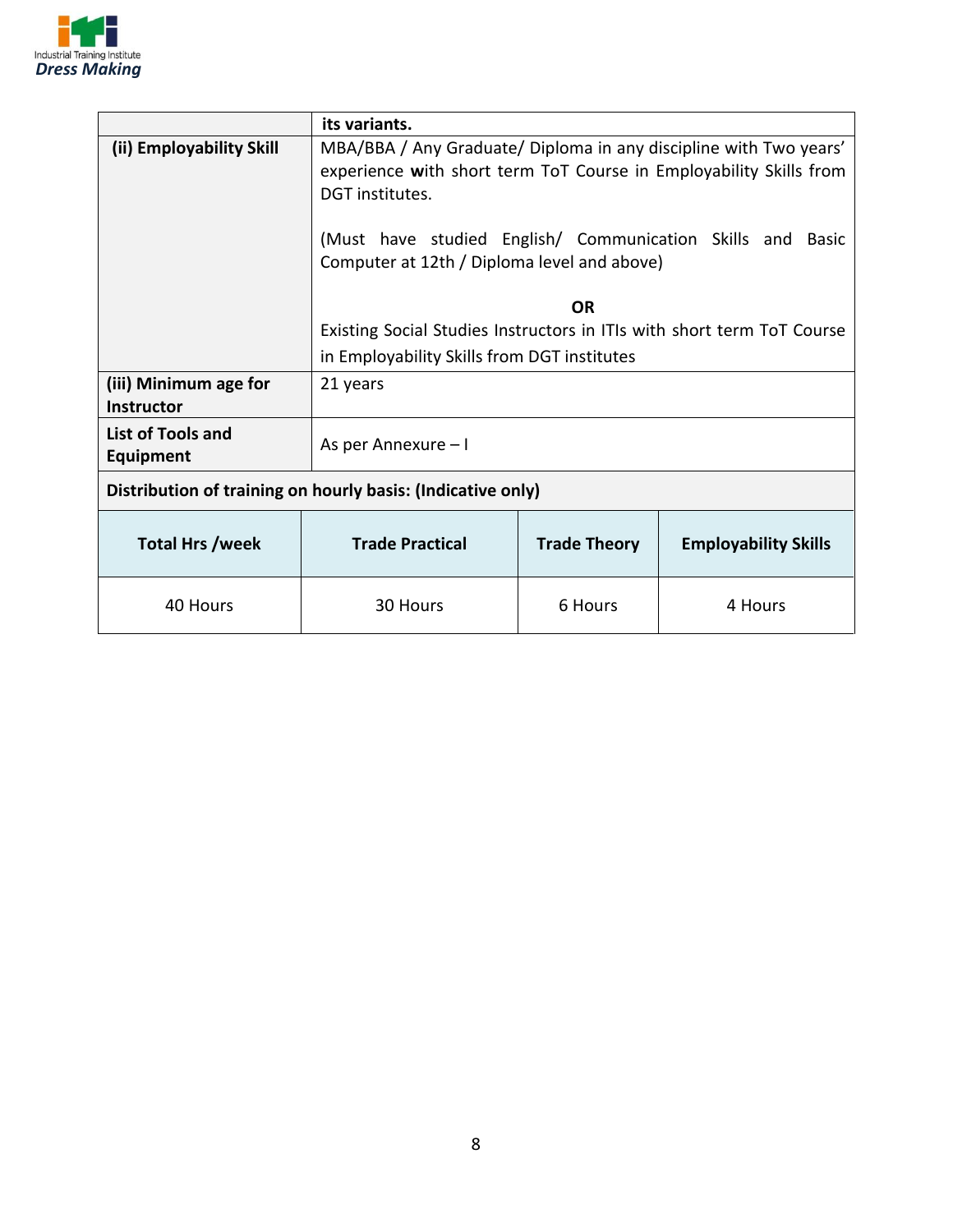

*Learning outcomes are a reflection of total competencies of a trainee and assessment will be carried out as per the assessment criteria.*

#### **5.1 LEARNING OUTCOMES (TRADE SPECIFIC)**

- 1. Make hand stitches in the given fabric following safety precautions.
- 2. Stitch the following using the given fabric: Seams with seam finishes, Darts, Pleats, Tucks, Gathers & Shirrs, Frill, Hem, Casing, Edge Finishing, Neck lines, Placket, Pocket, Collar, Sleeves, Cuff.
- 3. Fix the fasteners on the given fabric.
- 4. Mend the given fabric.
- 5. Draft a pattern for Ladies' Suit.
- 6. Sew a Ladies' Suit with the help of the given pattern.
- 7. Sketch the following manually by applying suitable fabric designs- Indian Dresses &Western Dresses.
- 8. Design the following with suitable fabric design using Corel draw software- Indian Dresses &Western Dresses.
- 9. Make the following Block Pattern set using different sizes taken from a size chart -Children's Block, Block for Teenager, Ladies Block, Gents Block.
- 10. Make the Patterns for the following using Draping Techniques Basic Bodice with Darts, Basic Bodice with Princess line, Basic Straight Skirt, Basic Circular Skirt.
- 11. Construct the following garments with fitting and quality according to the sketched designs and blocks using adaptation/draping and manipulation techniques. - Dress for Children (Yoke Frock), Dress for Teenager, Ladies Dress, Ladies Suit, Ladies Night wear, Ladies Blouse, gents' Shirt, gents 'trouser.
- 12. Make patterns of the following by Pattern Grading techniques to their next higher or lower sizes using the size charts.
- 13. Make markers on different width, texture & designs of the following- Frocks, Blouses, Shirts, Trousers.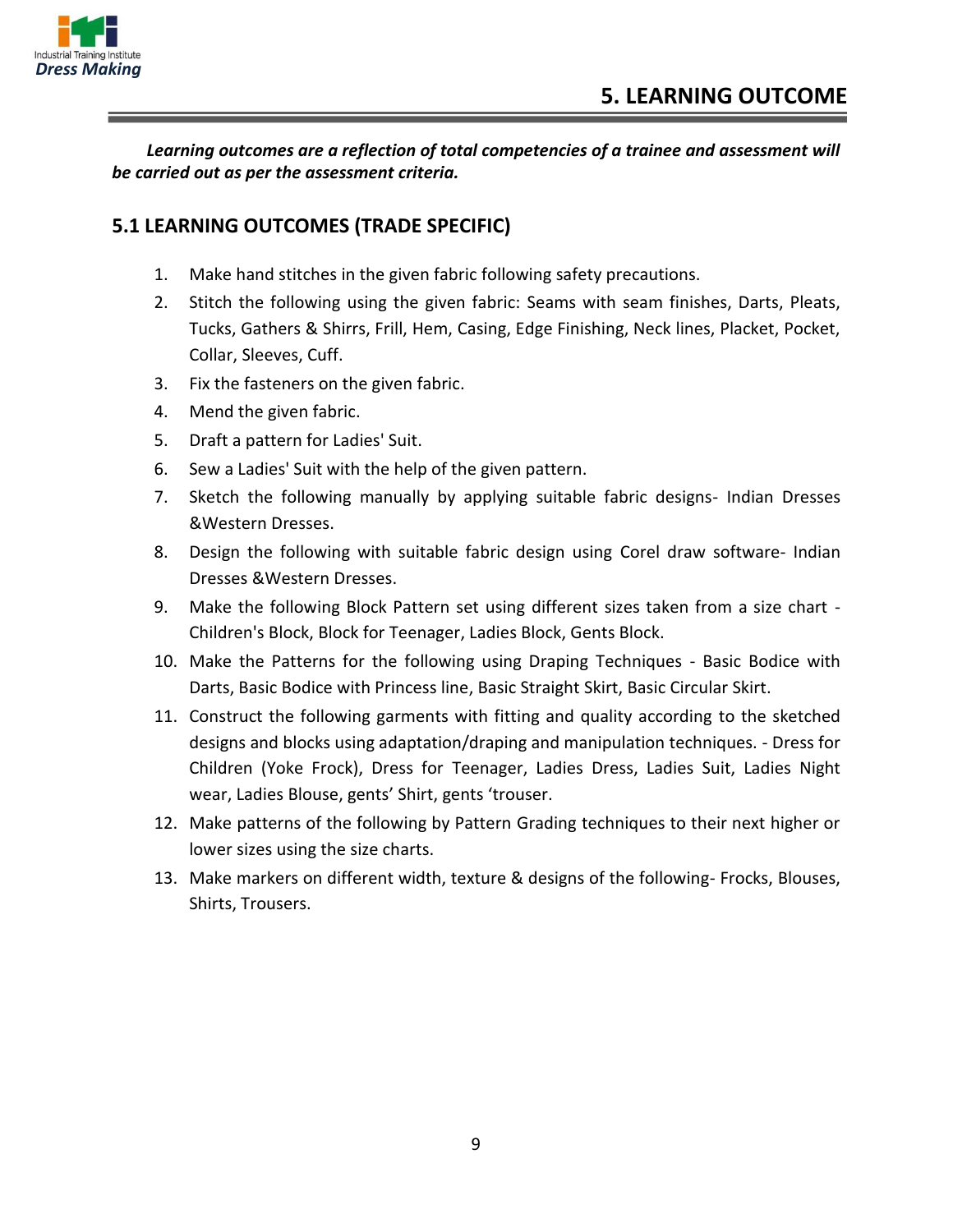

| <b>LEARNING OUTCOMES</b> | <b>ASSESSMENT CRITERIA</b>                                              |
|--------------------------|-------------------------------------------------------------------------|
| 1. Make hand stitches in | Identify tools for Cutting, Sewing & Finishing and use of these tools   |
| the given fabric         | with safety.                                                            |
| following safety         | Select suitable fabric. Select suitable needle size and sewing thread   |
| precautions.             | according to fabric.                                                    |
|                          | Straighten the fabric grain.                                            |
|                          | Maintain the distance between two stitches. Take care about length      |
|                          | and width of the stitches.                                              |
|                          | Follow the color combination while doing the decorative stitches.       |
|                          | Finish the edge of the fabric using hemming stitch.                     |
|                          | Follow the safe measures and needle guard policy while doing the        |
|                          | sewing.                                                                 |
|                          |                                                                         |
| 2. Stitch the following  | Identify tools for Cutting, Sewing & Finishing and use these tools      |
| using the given fabric:  | with safety.                                                            |
| Seams with seam          | Select suitable fabric, needle size and sewing thread according to      |
| finishes, Pleat, Tucks,  | fabric.                                                                 |
| Gathers and Shirrs,      | Straighten the fabric grain and test the stitch formation in the sewing |
| Frills, Hems, Casing     | machine.                                                                |
| Edge finishing,          | Use proper sewing aids while sewing the garment & carryout the          |
| Neckline, Placket,       | safe measures and needle guard policy while sewing.                     |
| Pocket, Collar, Sleeve,  | Use appropriate stitching techniques like single pointed darts/ plain   |
| Cuff.                    | seam/continuous placket/casing and decorative hem.                      |
|                          | Mark the dart properly at the start and the end & Check the             |
|                          | direction of darts.                                                     |
|                          | Finish the garment by applying suitable fasteners.                      |
|                          | Stitch & Press the dart and knot the dart end.                          |
|                          | Mark/ Stitch the pleat lines & Check distance in between the pleats.    |
|                          | Mark & stitch the tuck lines.                                           |
|                          | Finish the stitching at the tuck end/ Press the tucks.                  |
|                          | Mark the start and end of gathers/ Check the equal distribution of      |
|                          | gathers & Stitch in straight lines.                                     |
|                          | Thread the over lock machine; Finish the free edge by over lock         |
|                          | machine; Press the fabric at the end.                                   |
|                          | Mark and cut the frill strips.                                          |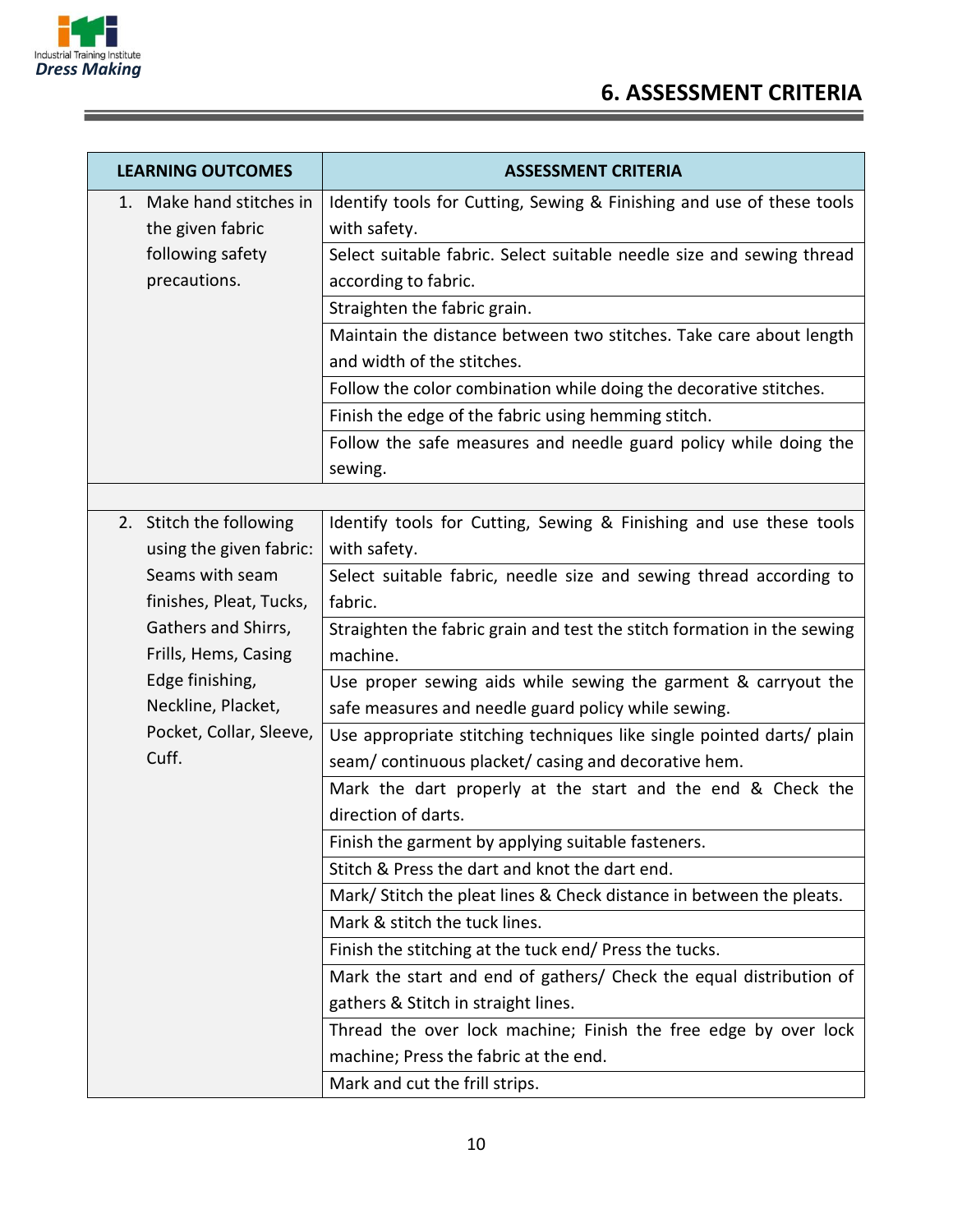

|                                | Finish their edges & attach the frill to a fabric.                      |
|--------------------------------|-------------------------------------------------------------------------|
|                                | Mark the hem with proper tools, maintaining equal folding               |
|                                | throughout the hem.                                                     |
|                                | Finish properly the corner in case of mitered hem.                      |
|                                | Mark the allowance for casing in the fabric maintaining the straight    |
|                                | line while stitching.                                                   |
|                                | Finish the edge of the casing at the opening side.                      |
|                                | Make/Join the bias strips & attach the bias strip on the curved lines.  |
|                                | Cut & clip in the curved lines.                                         |
|                                | Select the proper method of finishing the neckline.                     |
|                                | Finish the end point of the placket.                                    |
|                                | Mark and cut the finishing strips.                                      |
|                                | Select and mark the placement of the pocket.                            |
|                                | Stitch neatly the corners in case of patch pockets & secure the ends of |
|                                | the pocket mouth.                                                       |
|                                | Select suitable interlining and its facing for the main fabric.         |
|                                | Check the balance of the collars & maintain shapes at both ends of      |
|                                | the collars.                                                            |
|                                | Check the fabric suiting the sleeve style.                              |
|                                | Cut the fabric for sleeve by following proper fabric grain              |
|                                | Finish the bottom of the sleeve neatly.                                 |
|                                | Select suitable interlining material according to main fabric.          |
|                                | Fix / Fuse the interlining to the main fabric.                          |
|                                | Make neat top stitching on the cuff.                                    |
|                                | Troubleshoot the sewing machine problems with suitable remedies         |
|                                | after finding the causes.                                               |
|                                |                                                                         |
| Fix the fasteners on the<br>3. | Select a suitable fastener according to the requirement.                |
| given fabric.                  | Maintain neatness while starting and ending stage of fixing fasteners.  |
|                                | Match male & female part of fasteners.                                  |
|                                | Fix the size of the buttonhole according to the button.                 |
|                                | height<br>Follow<br>equidistance<br>and<br>equal<br>with<br>neatness    |
|                                | button hole stitches.                                                   |
|                                |                                                                         |
| Mend the given fabric.<br>4.   |                                                                         |
|                                | Select the thread with suitable color and quality for patching.         |
|                                | Finish neatly the darned or patched piece.                              |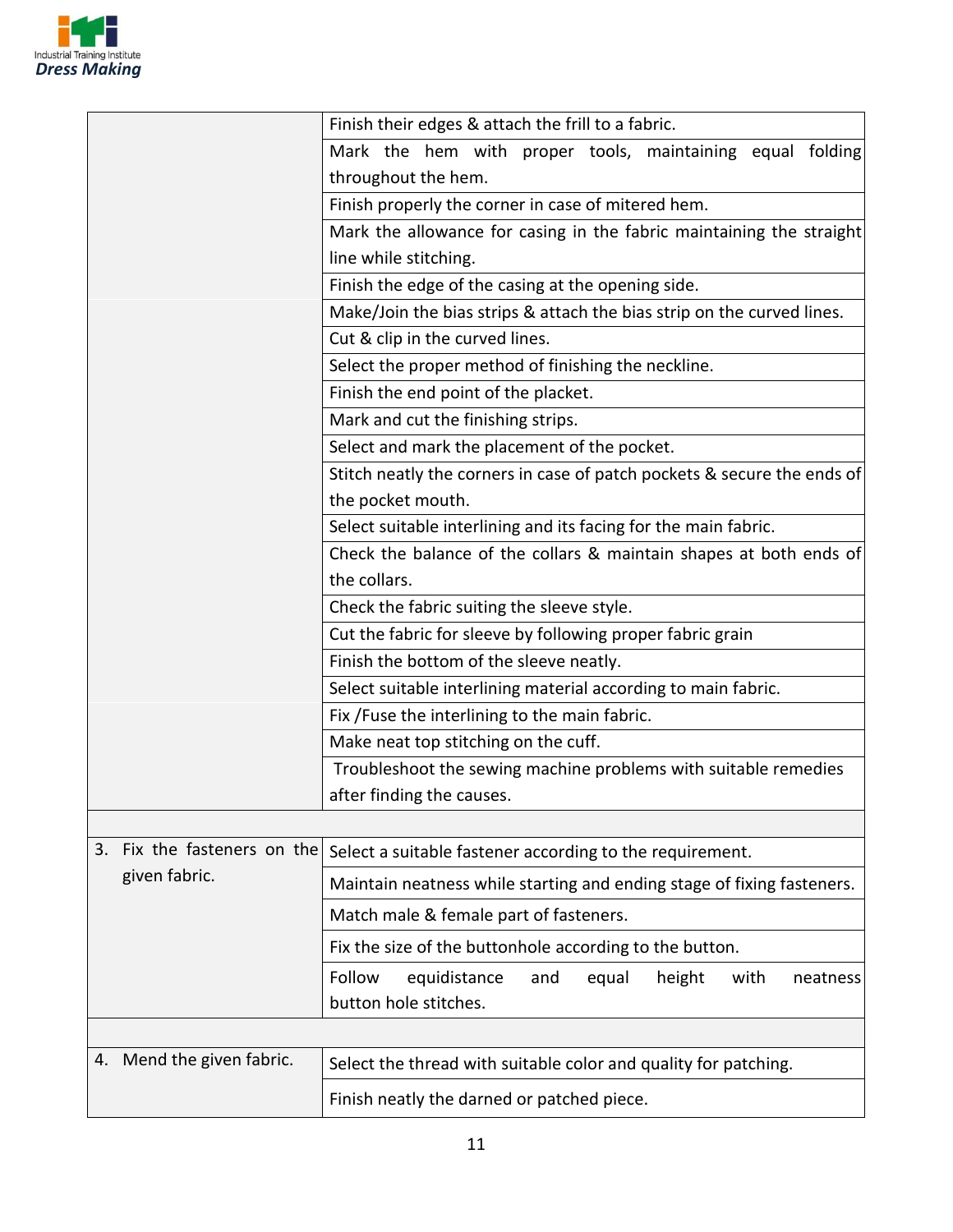

|                                    | 5. Draft a pattern for Ladies' Identify tools for measuring, marking, drafting & cutting and |
|------------------------------------|----------------------------------------------------------------------------------------------|
| Suit.                              | use of these tools with safety.                                                              |
|                                    | Explain the measuring units and<br>measuring techniques<br>for                               |
|                                    | required measurements.                                                                       |
|                                    | Draft the pattern for a Ladies' Suit. Use the paper economically -                           |
|                                    | Check for shapes, front and back shoulder, side seams.                                       |
|                                    | Cut the pattern using shears properly along the cutting line                                 |
|                                    | Check cutting edges.                                                                         |
|                                    | Finish the pattern with pattern particulars.                                                 |
|                                    |                                                                                              |
|                                    | 6. Sew a Ladies' Suit with Identify tools for Sewing & Finishing and use of these tools      |
| the help of the given with safety. |                                                                                              |
| pattern.                           | Select suitable fabric for the garment and select suitable                                   |
|                                    | needle size and sewing thread according to fabric.                                           |
|                                    | Straighten the fabric grain.                                                                 |
|                                    | Place the patterns on the fabric and mark the pattern outline                                |
|                                    | properly.                                                                                    |
|                                    | Cut the components by selecting suitable tool.                                               |
|                                    | Make upper and lower threading in a Industrial Model single needle                           |
|                                    | lock stitch machine.                                                                         |
|                                    | Sit in a correct posture and test the stitch formation.                                      |
|                                    | Sew the ladies' suit by applying the component making                                        |
|                                    | techniques.                                                                                  |
|                                    | Use proper sewing aids while sewing the garment.                                             |
|                                    | Finish the garment by applying suitable fasteners.                                           |
|                                    | Solve the sewing machine problems with suitable remedies after                               |
|                                    | finding the causes.                                                                          |
|                                    | Follow the safe<br>needle guard<br>policy<br>while<br>measures and                           |
|                                    | doing the sewing.                                                                            |
|                                    |                                                                                              |
| 7. Sketch the following            | Select a suitable paper for sketching and plan the layout before                             |
| manually by applying               | starting sketching.                                                                          |
| suitable fabric designs-           | Identify the suitable sketching items and use them properly.                                 |
| Indian Dresses,                    | Sketch the garment with suitable fabric designs.                                             |
| Western Dresses.                   | Follow the Designing principles.                                                             |
|                                    |                                                                                              |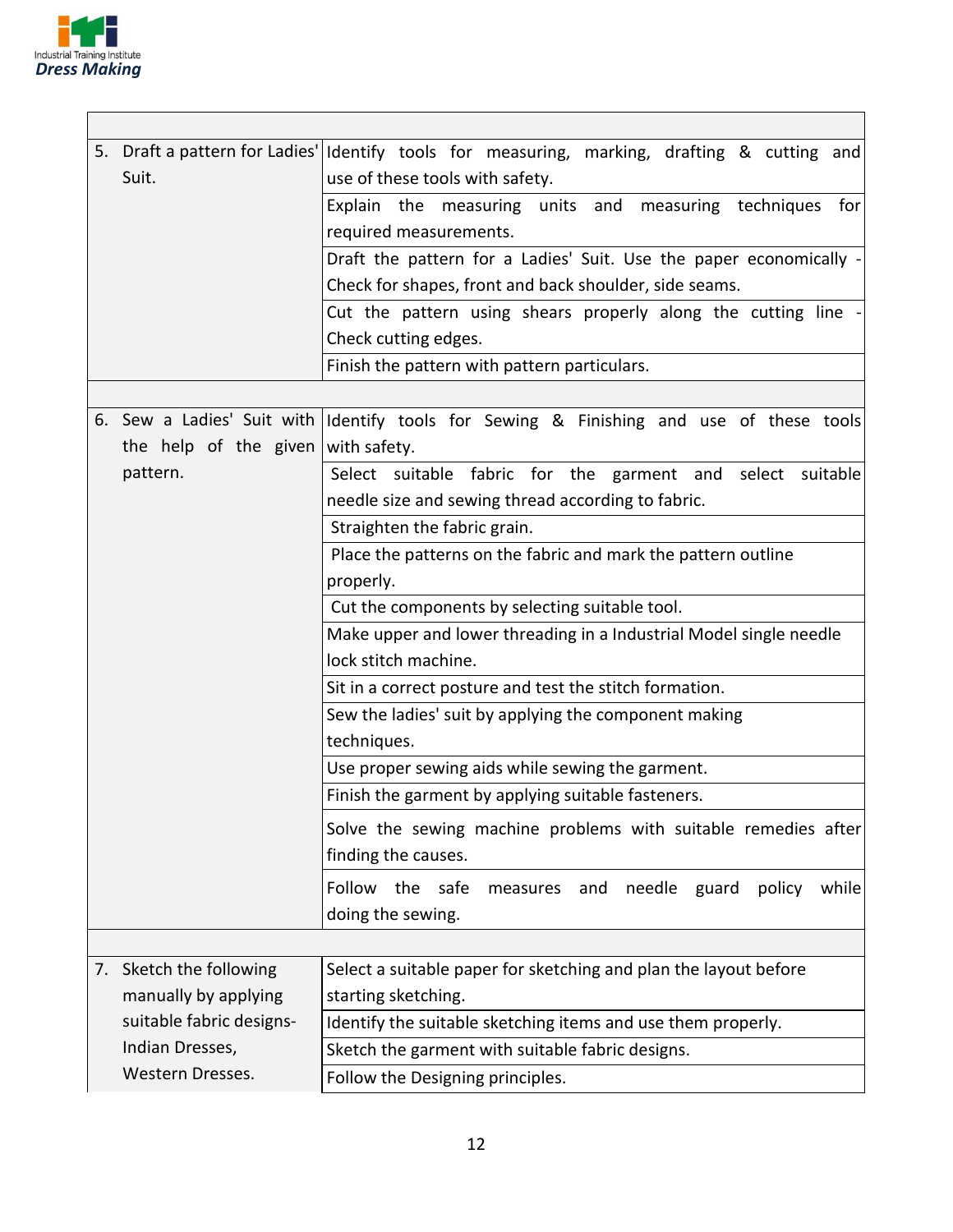

|                                | Select the Proper colors and color combinations.                       |
|--------------------------------|------------------------------------------------------------------------|
|                                | Apply colors and shade on the sketch.                                  |
|                                |                                                                        |
| 8. Design the following        | Open the software and do the required page setup for the design.       |
| with suitable fabric           | Identify and use the suitable tools for designing.                     |
| design using Corel Draw        | Sketch the garment with suitable fabric designs                        |
| Software -Indian               | Follow the designing principles.                                       |
| Dresses, Western               | Select the colors and color combinations.                              |
| <b>Dresses</b>                 | Apply colors using color filling tools.                                |
|                                | Save the file in a folder and take the print out of the design using   |
|                                | Color Printer.                                                         |
|                                |                                                                        |
| 9. Make the following          | Identify tools for measuring, marking, drafting & cutting and use of   |
| <b>Block Pattern set using</b> | these tools with safety.                                               |
| different sizes taken          | Select a suitable size from the size chart.                            |
| from a size chart-             | Draft the pattern for the block. Use the paper economically. Carry out |
| Children's Block, Block        | shapes and curves properly.                                            |
| for Teenager, Ladies'          | Cut the pattern using shears properly along the cutting line with      |
| Block, gents' Block.           | cutting edges.                                                         |
|                                | Check the pattern for Front and back shoulder, side seam, leg length.  |
|                                | Finish the pattern with pattern particulars.                           |
|                                |                                                                        |
| 10. Make the Patterns for      | Identify tools for measuring, marking, draping & cutting and use of    |
| the following using            | these tools with safety.                                               |
| <b>Draping Techniques-</b>     | Select a suitable size of Dress form and prepare the dress form for    |
| Basic Bodice with Darts,       | draping.                                                               |
| Basic Bodice with,             | Drape the muslin fabric on the dress form according to the required    |
| Princess line, Basic           | design. Cut and remove the excess fabric.                              |
| Straight Skirt, Basic          | Remove the draped fabric from the dummy and transfer the pattern       |
| Circular Skirt.                | outlines on a paper.                                                   |
|                                | Cut the patterns and finish the pattern with particulars.              |
|                                |                                                                        |
| 11. Construct the following    | Identify tools for Drafting/Cutting/Sewing /Pressing and use these     |
| garments with fitting          | tools with safety.                                                     |
| and quality according to       | Design features of the garment according to the sketching.             |
| the sketched designs           | Select the fabric and other raw materials suitable for the garment.    |
| and blocks using               | Select the necessary block patterns set and make the patterns          |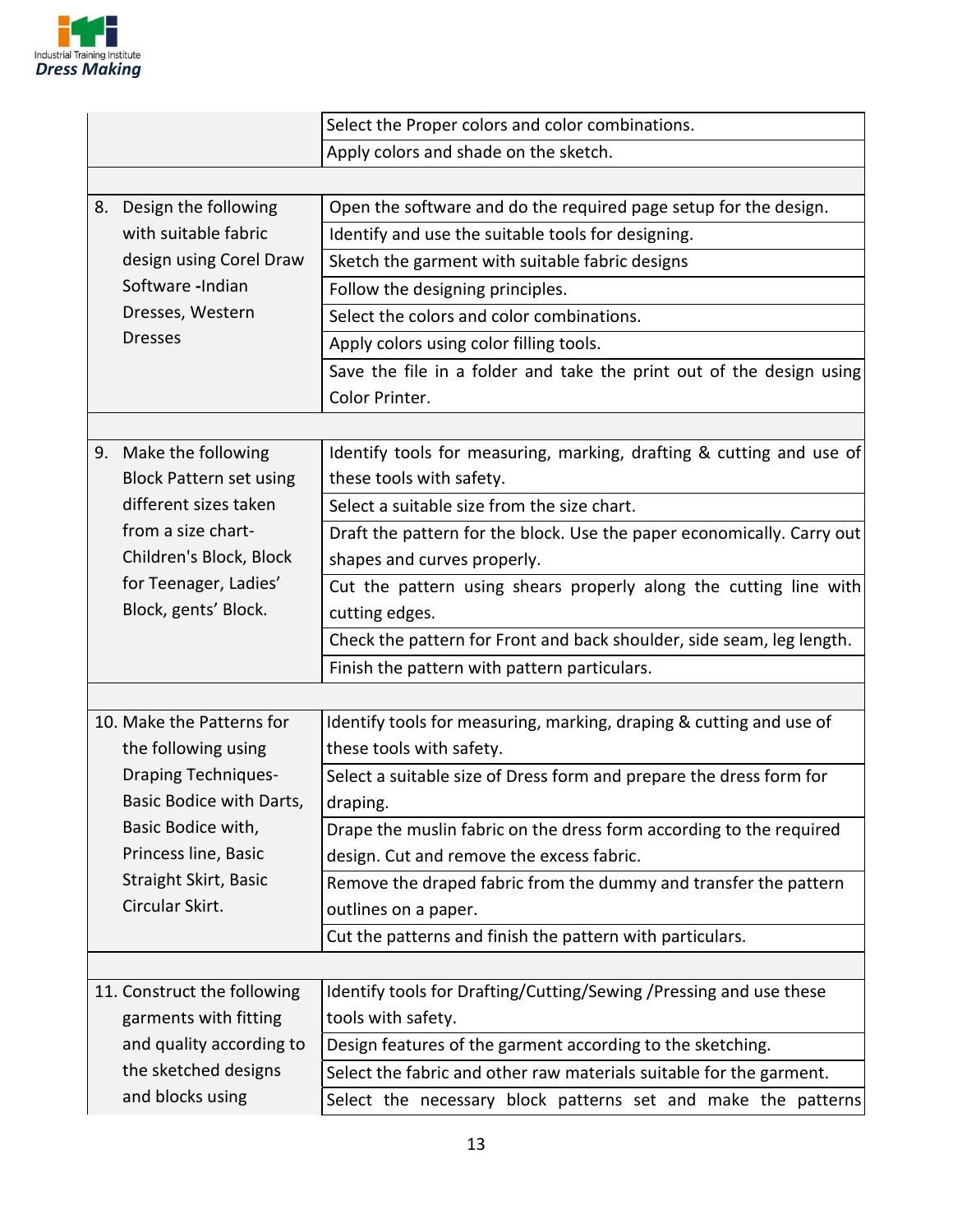

| adaptation/draping and                                                                                   | for the basic garment using adaptation /draping method.                                                            |
|----------------------------------------------------------------------------------------------------------|--------------------------------------------------------------------------------------------------------------------|
| manipulation                                                                                             | Manipulate the patterns of the basic garment and create the                                                        |
| techniques. Dress for                                                                                    | patterns for the required garment design. Use<br>the<br>paper                                                      |
| Children (Yoke Frock),                                                                                   | economically.                                                                                                      |
| Dress for Teenager,                                                                                      | Cut the pattern using shears properly along the cutting line.                                                      |
| Ladies' Dress, Ladies'<br>Suit, Ladies' Nightwear,<br>Ladies' Blouse, Gent's<br>Shirts, Gent's Trousers. | Finish the pattern with pattern particulars.                                                                       |
|                                                                                                          | Straighten the fabric grain and prepare the fabric for cutting.                                                    |
|                                                                                                          | Select and make a suitable economical pattern layout on the<br>fabric and estimate the fabric consumption.         |
|                                                                                                          | Mark the pattern outlines properly and cut the components<br>by selecting suitable shears.                         |
|                                                                                                          | Identify and select the suitable industrial<br>sewing<br>machines<br>for each process of constructing the garment. |
|                                                                                                          | Select suitable needle size and sewing thread according to                                                         |
|                                                                                                          | fabric.                                                                                                            |
|                                                                                                          | Make upper and lower threading in the required Industrial                                                          |
|                                                                                                          | Model sewing machines.                                                                                             |
|                                                                                                          | Industrial<br>model<br>Sew<br>the<br>the<br>garment<br>using<br>sewing                                             |
|                                                                                                          | machines with sewing aids by following proper seam and other<br>allowances.                                        |
|                                                                                                          | Select the Skirt design suitable for a teenager & Select right fabric and                                          |
|                                                                                                          | color of design.                                                                                                   |
|                                                                                                          | Maintain the equal distribution of pleats.                                                                         |
|                                                                                                          | Check the alignment of both right and left side of the waist band &                                                |
|                                                                                                          | Check circular turning.                                                                                            |
|                                                                                                          | Stitch the neck in proper shape & use appropriate sleeve pattern.                                                  |
|                                                                                                          | Distribute the gathers properly & stitch with no puckering at armhole.                                             |
|                                                                                                          | Finish the neckline properly with clean & finish the Turned up hem                                                 |
|                                                                                                          | neatly.                                                                                                            |
|                                                                                                          | Make the bottom flare of the garment with proportion.                                                              |
|                                                                                                          | Check the neckline edge finished with facing of Kameez.                                                            |
|                                                                                                          | Stitch neatly the Squared turned up bottom hem & Turned up sleeve                                                  |
|                                                                                                          | bottom of Kameez.                                                                                                  |
|                                                                                                          | Maintain neatness in armhole joints and ensuring no puckering at                                                   |
|                                                                                                          | armhole joints in Kameez.                                                                                          |
|                                                                                                          | Stitch neatly according to the design of salwar bottom & Fold down                                                 |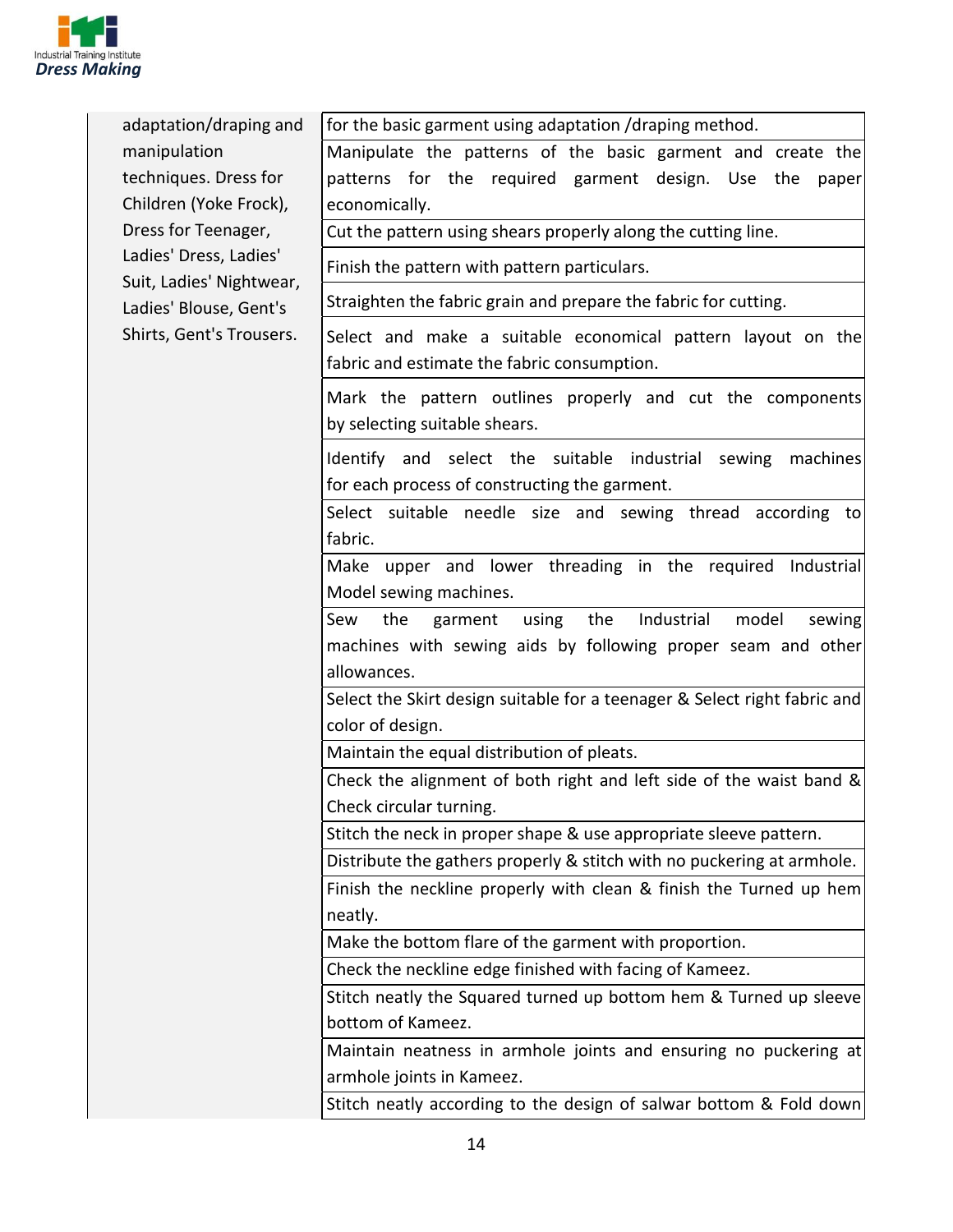

| the casing uniformly in salwar.                                       |
|-----------------------------------------------------------------------|
| Maintain proper positioning and distribution of cluster pleats in     |
| salwar / Finish the belt finishing of salwar properly.                |
| Stitch the yoke and neck in proper shape/Use appropriate sleeve       |
| pattern.                                                              |
| Distribute the gathers properly/ Stitch with no puckering at armhole. |
| Finish the neckline properly with clean/ Finish the Turned up hem     |
| neatly.                                                               |
| Make the flare of nightwear with proportion.                          |
| Select suitable fabric/ Check the dart positions.                     |
| Finish the neckline with piping/ Sew Front Placket neatly.            |
| Check the position and finishing of fasteners/ Finish the hemline     |
| neatly ensuring no puckering in the blouse.                           |
| Check the shape of collar/cuff/pocket, and its finishing.             |
| Check the finishing of placket and placement of button and            |
| buttonholes.                                                          |
| Check the yoke shape and pleat position below the yoke.               |
| Make the Sleeve placket and check the position of pleats.             |
| Check the overall finishing of shirt.                                 |
| Assure that Side pocket/ Back hip pocket/ fly placket ends should be  |
| secured properly.                                                     |
| Sew the side seams without puckering.                                 |
| Make the loops/ pleats/ darts with proper placement.                  |
| Check the alignment of both left and right side of Waist band.        |
| Check the finishing of side pocket / back hip pocket.                 |
| Finish and hem the bottom properly.                                   |
| Check the measurements and Quality of the garments and find the       |
| defects and stains if any.                                            |
| Correct the defects and remove the stains if any.                     |
| Press and folding the garment using pressing tools and folding        |
| accessories.                                                          |
| Troubleshoot the sewing machine problems with suitable remedies       |
| after finding the causes.                                             |
|                                                                       |
| Identify grading tools and use of these tools with safety.            |
| Fix the grading points each pattern and calculate the increments for  |
| each grading point.                                                   |
|                                                                       |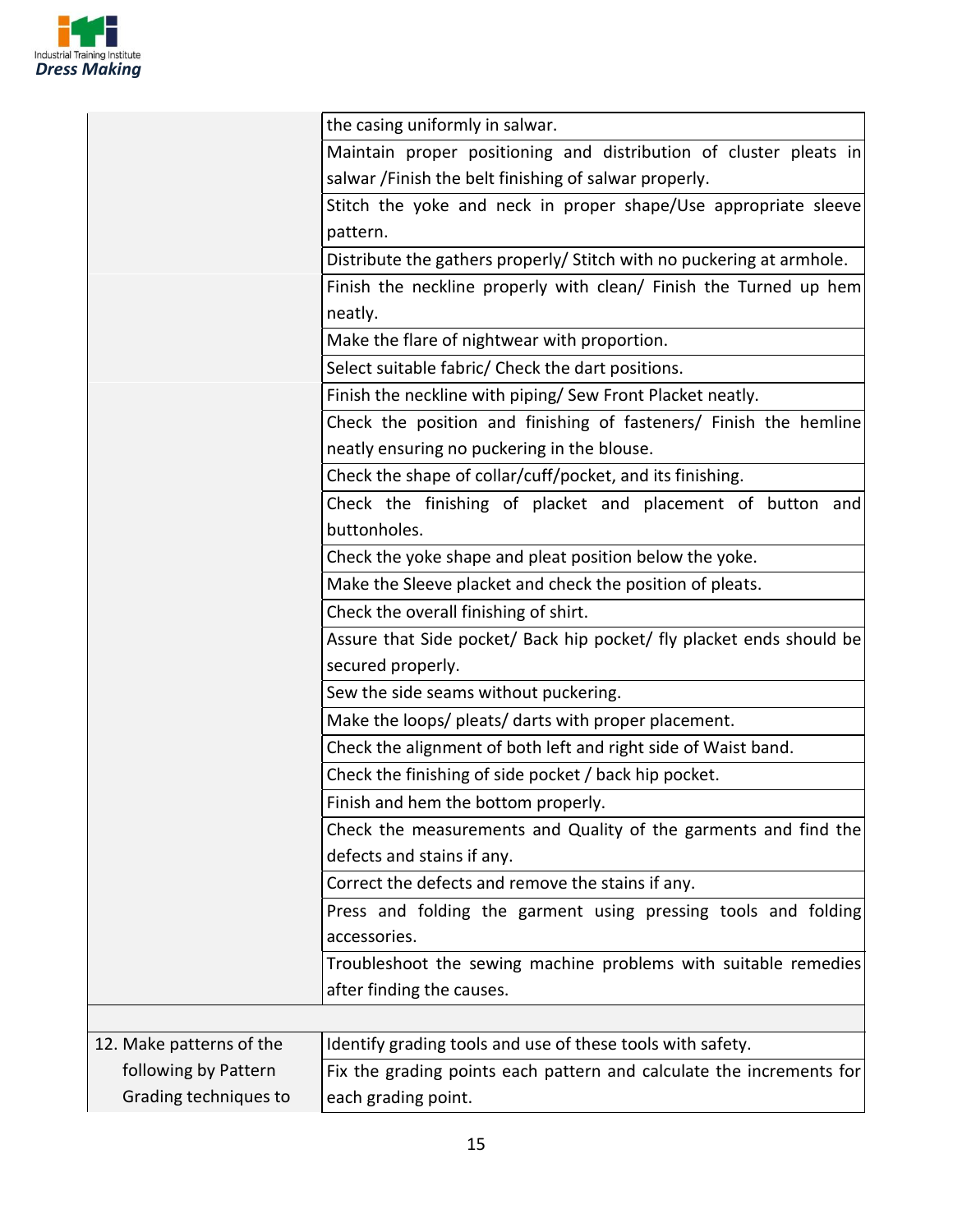

| their next higher or       | Draw axes for both the patterns and paper used to draft the new size. |
|----------------------------|-----------------------------------------------------------------------|
| lower sizes using the size | Grade the patterns to its next Higher/Lower sizes.                    |
| charts                     | Trace and separate the pattern sizes. Use the paper economically.     |
|                            | Cut the pattern of each size using shears properly along the cutting  |
|                            | line.                                                                 |
|                            | Finish the pattern with pattern particulars.                          |
|                            |                                                                       |
| 13. Make markers on        | Identify tools for Marker and use of these tools with safety.         |
| different width,           | Identify the right and wrong side of the fabric and its texture and   |
| texture & designs of       | design features.                                                      |
| the following-Frocks,      | Select and make a suitable economical pattern layout on the fabric    |
| Blouses, Shirts,           | and estimate the fabric consumption.                                  |
| Trousers.                  | Mark the pattern outlines properly.                                   |
|                            |                                                                       |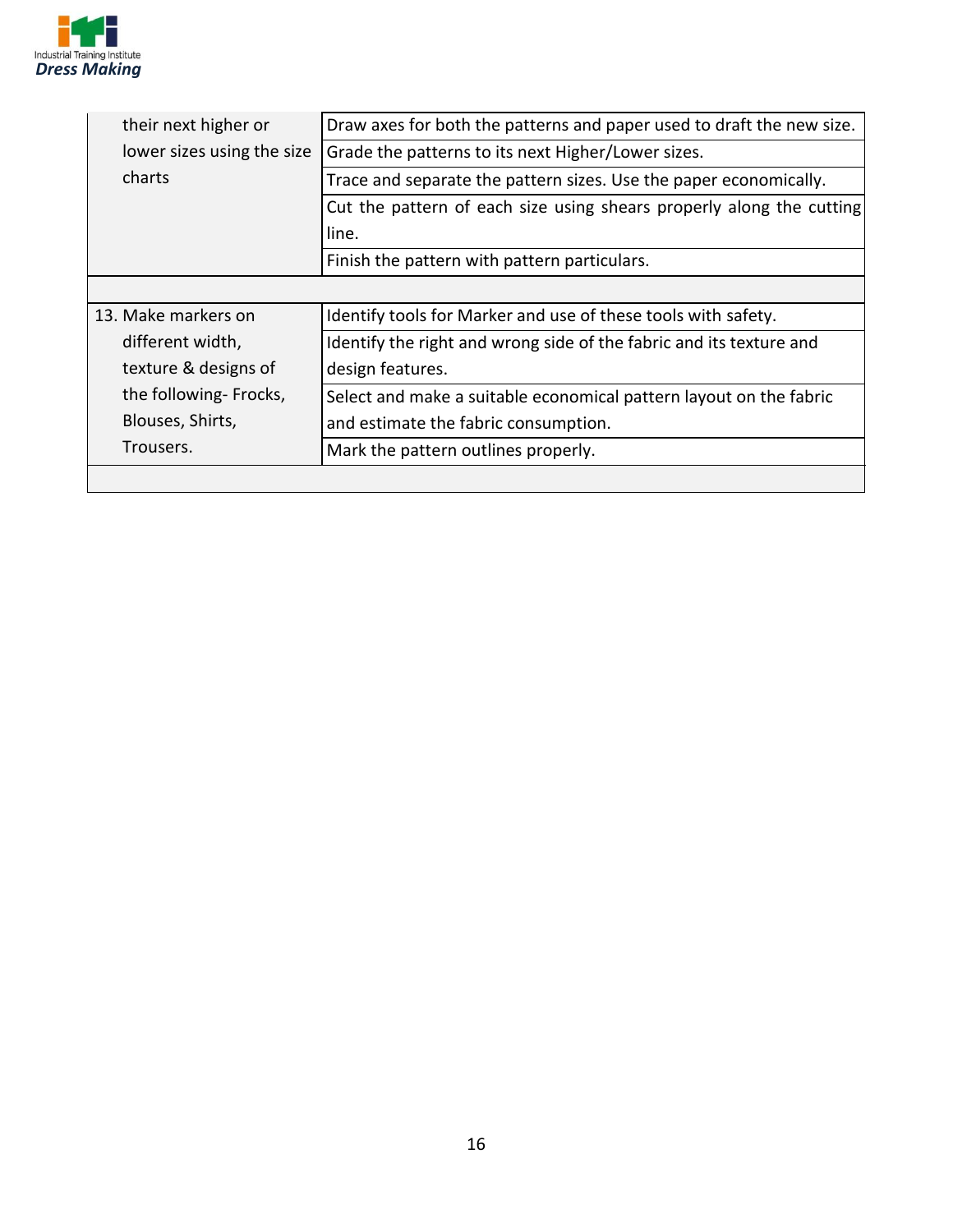

and the control of the control of the control of the control of the control of the control of

|                                                                         | <b>SYLLABUS FOR DRESS MAKING TRADE</b>                                           |                |                                                                                                                                                                          |                                                                                                                                                                                                                                                                                                                                                                     |
|-------------------------------------------------------------------------|----------------------------------------------------------------------------------|----------------|--------------------------------------------------------------------------------------------------------------------------------------------------------------------------|---------------------------------------------------------------------------------------------------------------------------------------------------------------------------------------------------------------------------------------------------------------------------------------------------------------------------------------------------------------------|
|                                                                         |                                                                                  |                | <b>DURATION - ONE YEAR</b>                                                                                                                                               |                                                                                                                                                                                                                                                                                                                                                                     |
| <b>Duration</b>                                                         | <b>Reference Learning</b><br><b>Outcome</b>                                      |                | <b>Professional Skills</b><br>(Trade Practical)<br><b>With Indicative Hours</b>                                                                                          | <b>Professional Knowledge</b><br>(Trade Theory)                                                                                                                                                                                                                                                                                                                     |
| Professional<br>Skill 150 Hrs.;<br>Professional<br>Knowledge<br>30 Hrs. | Make hand stitches<br>in the given fabric<br>following<br>safety<br>precautions. | 1.<br>2.<br>3. | Familiarization<br>with<br>the<br>Institute. (30 hrs.)<br>Familiarization & handling<br>of tools. (18 hrs.)<br>Safety Precautions while<br>handling the tools. (12 hrs.) | Introduction<br>• Trade<br>Job Prospects<br>$\bullet$<br>• Safety precautions<br>First Aid (06 hrs.)<br>Basic Industrial Terminology,<br>Trade related Tools, their<br>importance,<br>and<br>usage<br>safety<br><b>Measuring Tools</b><br><b>Drafting Tools</b><br><b>Marking Tools</b><br><b>Cutting Tools</b><br><b>Sewing Tools</b><br>Finishing Tools (06 hrs.) |
|                                                                         |                                                                                  | 4.<br>5.<br>6. | Identification of fabrics and<br>texture. (8 hrs.)<br>Handling of Fabrics. (7 hrs.)<br>Making weave samples. (15<br>hrs.)                                                | <b>Fabric Fundamentals</b><br>Brief idea about fibers<br>• Types of Fabrics<br>Selection of Needle and<br>$\bullet$<br>thread<br>according<br>to<br>fabric types<br>Needle<br><b>Break</b><br>Policy<br>Fabric<br>Preparation<br>for<br>cutting<br><b>Fabric Grain</b><br>Selvedge<br>Shrinkage<br>Straightening the fabric<br>Grains<br>Measurements<br>Units      |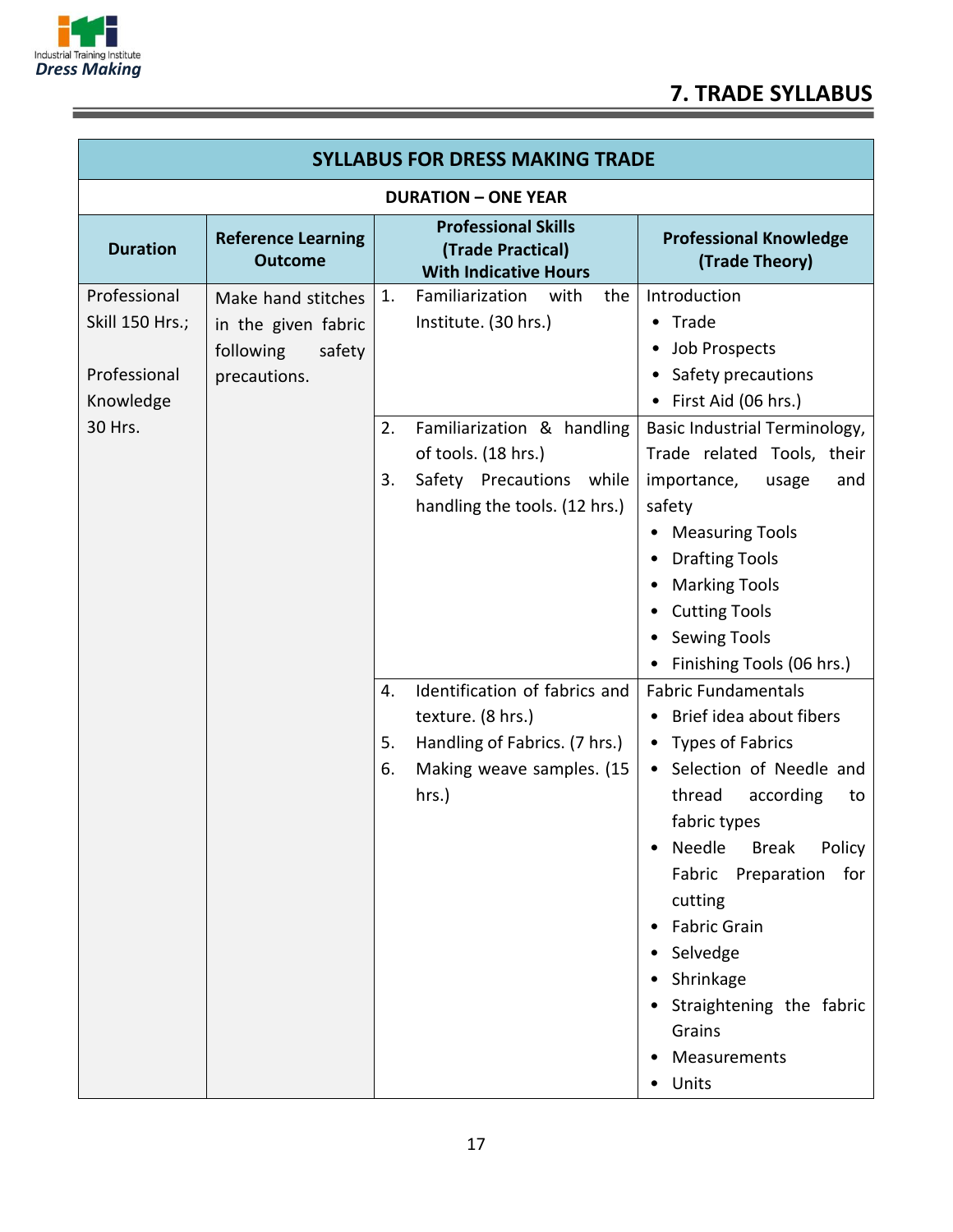

|                 |                           |                                           | Measuring<br>Techniques<br>$\bullet$    |
|-----------------|---------------------------|-------------------------------------------|-----------------------------------------|
|                 |                           |                                           | (06 hrs.)                               |
|                 |                           | Practice on Industrial Single             | <b>Basic Sewing Machine</b>             |
|                 |                           | needle<br>stitch<br>lock<br><b>Sewing</b> | • Parts and functions                   |
|                 |                           | <b>Machine</b>                            | Machine needle                          |
|                 |                           | Sitting posture - Eye, Hand<br>7.         | <b>Stitch formation</b>                 |
|                 |                           | & Foot co- ordination. (2                 | Sewing machine practice                 |
|                 |                           | hrs.)                                     | Care and maintenance                    |
|                 |                           | Speed Control. (3 hrs.)<br>8.             | <b>Trouble Shooting</b>                 |
|                 |                           | Practice on paper. (8 hrs.)<br>9.         | • Types<br>of<br>Industrial             |
|                 |                           | 10. Threading of machine. (1/2            | Sewing Machine.                         |
|                 |                           | hr.)                                      | (06 hrs.)                               |
|                 |                           | 11. Bobbin winding & loading.             |                                         |
|                 |                           | $(1/2 \text{ hr.})$                       |                                         |
|                 |                           | 12. Practice on fabric. (16 hrs.)         |                                         |
|                 |                           | 13. Running on (15 hrs.)                  | Over lock machine                       |
|                 |                           | <b>Straight lines</b>                     | Parts and functions                     |
|                 |                           | Square                                    | Machine practice                        |
|                 |                           | Zigzag lines                              | Care and maintenance<br>٠               |
|                 |                           | Circle                                    | <b>Trouble Shooting</b>                 |
|                 |                           | Semi-circle                               |                                         |
|                 |                           |                                           |                                         |
|                 |                           | Spiral                                    | Basic Garment Analysis (06              |
|                 |                           | 14. Practice<br>on<br>lock<br>over        | hrs.)                                   |
|                 |                           | machine (15 hrs.)                         |                                         |
|                 |                           | Threading                                 |                                         |
|                 |                           | Running                                   |                                         |
|                 |                           | Minor adjustments                         |                                         |
| Professional    | Stitch the following      | 15. Practice of making Seams              | Seams                                   |
| Skill 330 Hrs.; | the given<br>using        | (30 hrs.)                                 | • Classification                        |
|                 | fabric: Seams with        | Plain Seam (Straight &<br>$\bullet$       | • Uses                                  |
| Professional    | finishes,<br>seam         | Curved)<br>with<br>seam                   | • Properties of Seams                   |
| Knowledge 66    | Pleats,<br>Darts,         | finishes                                  | finishes<br>Seam<br>Sewing<br>$\bullet$ |
| Hrs.            | Tucks, Gathers &          | Self-Enclosed seams                       | Aids                                    |
|                 | Shirrs, Frill, Hem,       | Top stitched seams                        | Presser foots                           |
|                 | Casing,<br>Edge           | Corded Seam<br>٠                          | Folders<br>٠                            |
|                 | <b>Neck</b><br>Finishing, | Decorative<br>seams<br>$\bullet$          | • Guides (06 hrs.)                      |
|                 | Placket,<br>lines,        | Practicing with Sewing                    |                                         |
|                 | Pocket,<br>Collar,        | Aids                                      |                                         |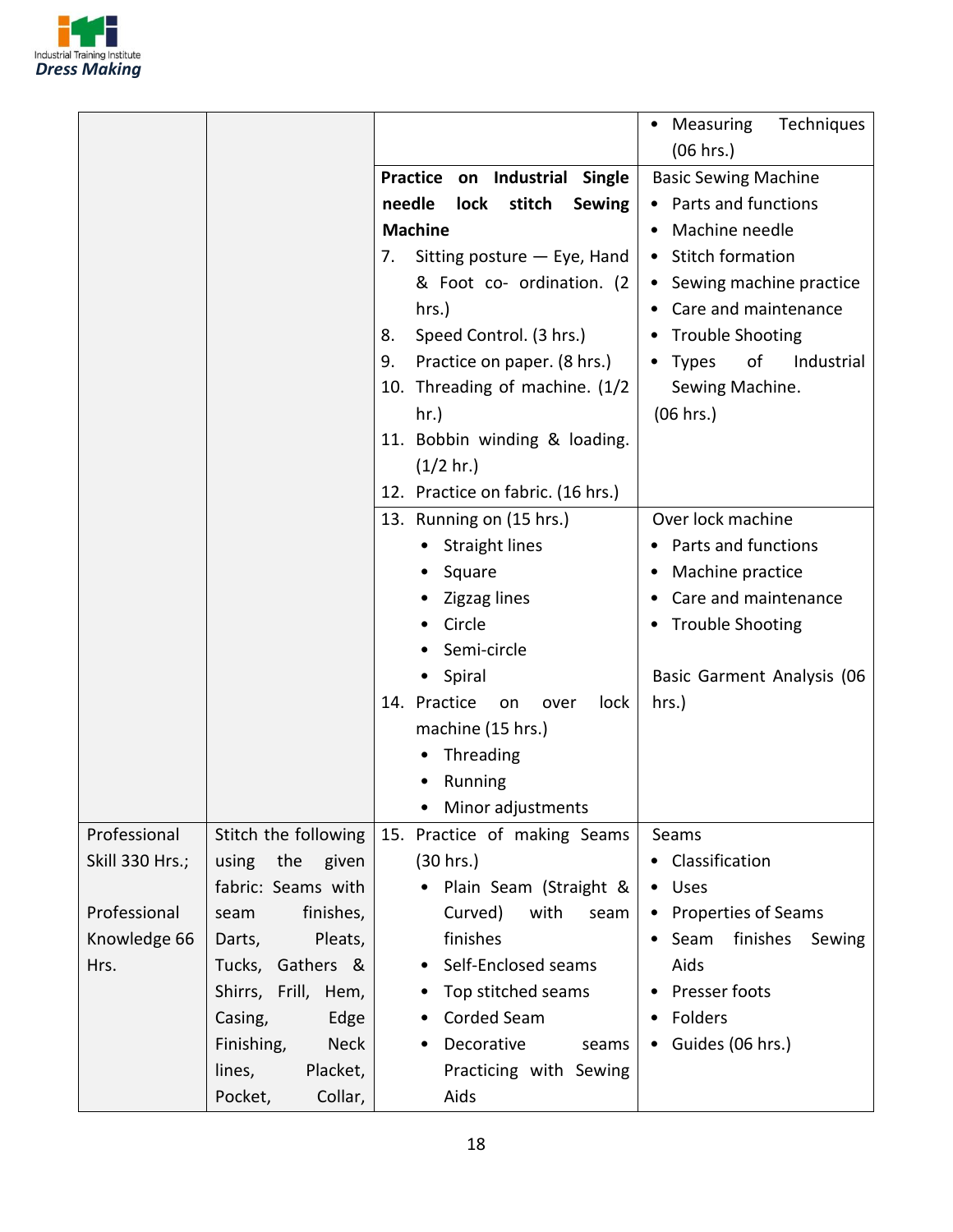

| Sleeves, Cuff. |     | 16. Making Samples of (30 hrs.) | <b>Introducing Fullness</b> |
|----------------|-----|---------------------------------|-----------------------------|
|                |     | Darts                           | • Darts - Necessity, type   |
|                |     | Pleats                          | precautions<br>&<br>during  |
|                |     |                                 | stitching                   |
|                |     |                                 | • Pleats - Necessity, type  |
|                |     |                                 | & uses (06 hrs.)            |
|                |     | 17. Making Samples of (30 hrs.) | <b>Introducing Fullness</b> |
|                |     | • Tucks                         | • Tucks - Types & use       |
|                |     | <b>Gathers and Shirrs</b>       | • Gathering and Shirring    |
|                |     | Frills                          | • Flare                     |
|                |     |                                 |                             |
|                |     |                                 | Ruffles/Frills - Types      |
|                |     |                                 | (Straight & Circular) &     |
|                |     |                                 | uses (06 hrs.)              |
|                |     | 18. Practice of Hand stitches & | <b>Hand stitches</b>        |
|                |     | Making Samples of them.         | • Hand needles - Size &     |
|                |     | (60 hrs.)                       | types                       |
|                |     |                                 | Sewing Thread               |
|                |     |                                 | • Types & Applications of   |
|                |     |                                 | hand stitches (12 hrs.)     |
|                |     | 19. Making samples of (20 hrs.) | Hems                        |
|                |     | Faced Hem                       | • Types                     |
|                |     | Edge stitched hem               | • Uses                      |
|                |     | Double stitched hem             | <b>Corner Makings</b>       |
|                |     | <b>Band hem</b>                 | • Types                     |
|                |     | Ease in a hem                   | $\bullet$ Uses (06 hrs.)    |
|                |     | Mitered hem                     |                             |
|                |     | 20. Practice of the<br>corner   |                             |
|                |     | makings (10 hrs.)               |                             |
|                |     | Self-turned                     |                             |
|                |     | With additional strip           |                             |
|                | 21. | Making samples of (12 hrs.)     | Casing                      |
|                |     | Casing with Drawstring          | Introduction                |
|                |     | Casing with elastic             | $•$ use                     |
|                |     | Casing with heading             | <b>Edge Finishing</b>       |
|                |     | Inside applied casing           | Facings                     |
|                |     | Outside applied casing          | <b>Bindings</b>             |
|                |     | 22. Making samples of edge      | Pipings<br>٠                |
|                |     | finishing (18 hrs.)             | (12 hrs.)                   |
|                |     |                                 |                             |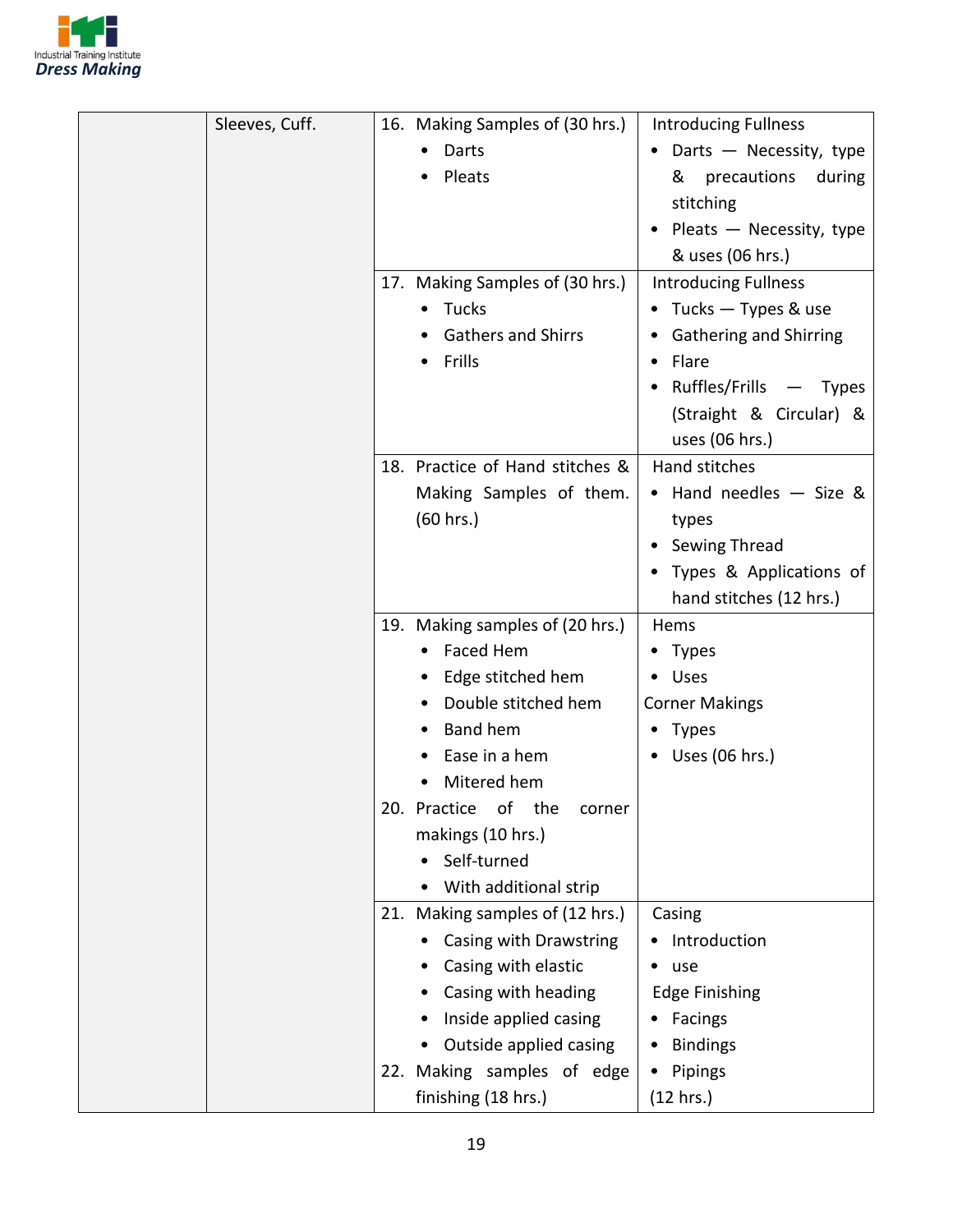

|  | <b>Bias facing</b><br>$\bullet$ |                           |
|--|---------------------------------|---------------------------|
|  | Combination<br>shaped           |                           |
|  | facing                          |                           |
|  | Outside facing                  |                           |
|  | Self-facing                     |                           |
|  | Shaped facing                   |                           |
|  | <b>Binding</b>                  |                           |
|  | Piping                          |                           |
|  | 23. Making samples of different | <b>Necklines</b>          |
|  | shaped necklines. (30 hrs.)     | Different<br>shapes<br>οf |
|  |                                 | neckline (06 hrs.)        |
|  | 24. Making samples of Plackets  | Plackets                  |
|  | (30 hrs.)                       | Types<br>٠                |
|  | <b>Faced Placket</b>            | Sample makings            |
|  | <b>Continuous Placket</b>       | (06 hrs.)                 |
|  | One Piece Placket               |                           |
|  | Two Piece Placket               |                           |
|  | Two-piece Placket with          |                           |
|  | pleat                           |                           |
|  | Zippered Placket                |                           |
|  | $\triangleright$ Lapped         |                           |
|  | <b>Fly Front</b><br>➤           |                           |
|  | Open End<br>➤                   |                           |
|  | Invisible<br>⋗                  |                           |
|  | $\triangleright$ Visible        |                           |
|  | 25. Making samples of different | Pockets                   |
|  | Pockets (30 hrs.)               | Types                     |
|  | Patch                           | Design variations         |
|  | Inseam                          | (06 hrs.)                 |
|  | Cut/slash                       |                           |
|  | 26. Making samples of Collars.  | Collars                   |
|  | (30 hrs.)                       | Classification            |
|  |                                 | Collar terms. (06 hrs.)   |
|  | 27. Making samples of Sleeves.  | Sleeves                   |
|  | (30 hrs.)                       | Classification<br>٠       |
|  |                                 | Sleeve length variation   |
|  |                                 | Sample<br>making<br>of    |
|  |                                 | Sleeves with and without  |
|  |                                 |                           |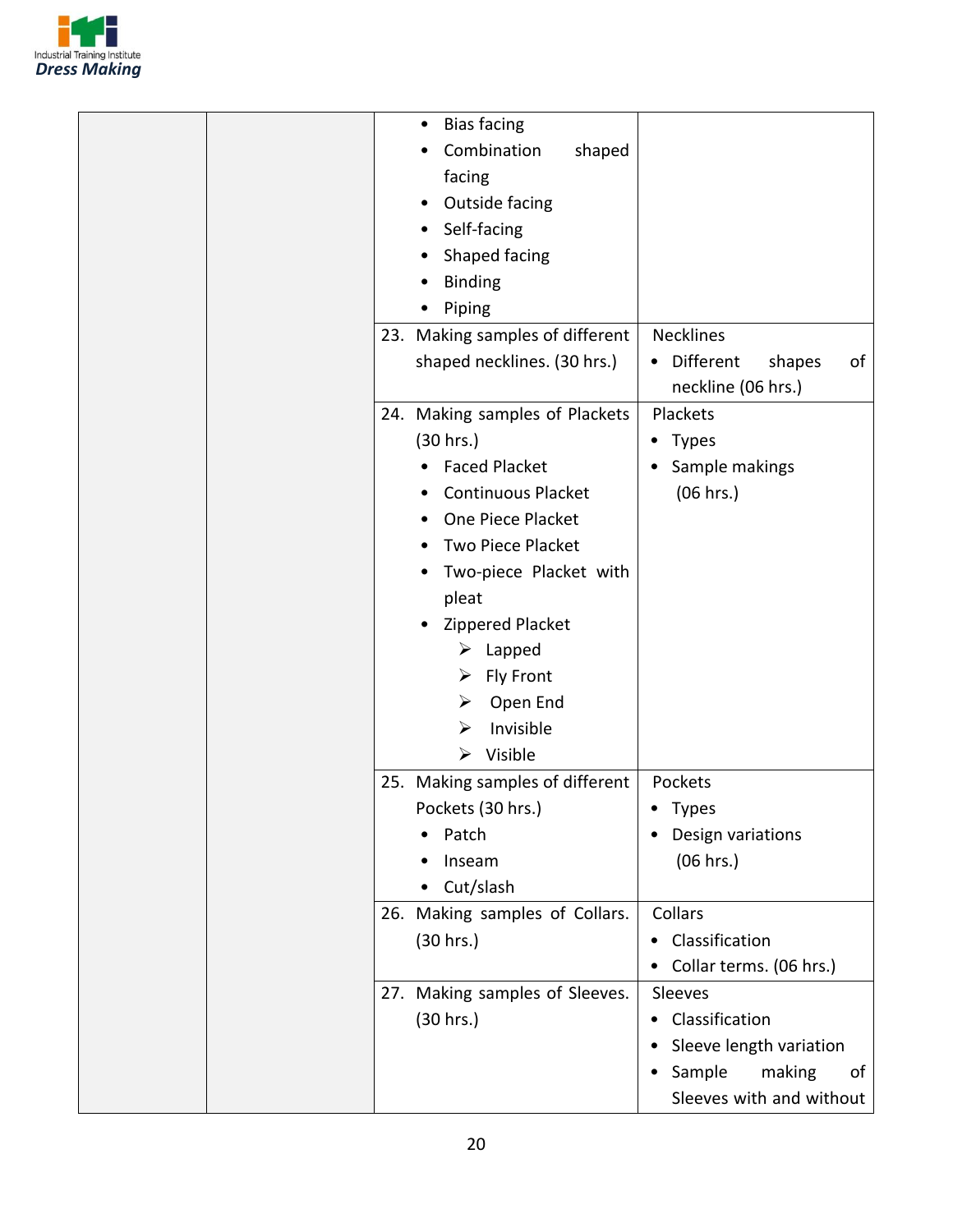

|                      |                      |                                                   | cuff. (06 hrs.)                              |
|----------------------|----------------------|---------------------------------------------------|----------------------------------------------|
| Professional         | Fix the fasteners on | 28. Practice of fixing fasteners                  | Trimmings                                    |
| Skill 30 Hrs.;       | the given fabric.    | as Buttons, Hooks, Eyes,                          | • Types                                      |
|                      |                      | and Press Studs. (12 hrs.)                        | • Applications                               |
| Professional         | Mend<br>the<br>given | 29. Practice of making Button                     | Fixing of Buttons, hooks                     |
| Knowledge<br>06 Hrs. | fabric.              | holes by Hand. (8 hrs.)<br>30. Practicing Darning | etc.<br>Making of Buttonhole<br>$\bullet$    |
|                      |                      | and<br>Patching. (10 hrs.)                        | Mending                                      |
|                      |                      |                                                   | Darning                                      |
|                      |                      |                                                   | Patching (06 hrs.)                           |
| Professional         | Draft a pattern for  | 31. Stitching of Ladies suit. (60                 | Drafting & developing                        |
| Skill 60 Hrs.;       | Ladies' Suit.        | hrs.)                                             | Pattern for Ladies suit.                     |
|                      |                      |                                                   | (12 hrs.)                                    |
| Professional         | Sew a Ladies' Suit   |                                                   |                                              |
| Knowledge            | with the help of the |                                                   |                                              |
| 12 Hrs.              | given pattern.       |                                                   |                                              |
| Professional         | Sketch<br>the        | 32. Practice of taking Body                       | Human Figures                                |
| Skill 60 Hrs.;       | following manually   | Measurements. (30 hrs.)                           | • Eight Head Theory                          |
|                      | by<br>applying       |                                                   | Brief introduction about                     |
| Professional         | fabric<br>suitable   |                                                   | <b>Joints and Muscles</b>                    |
| Knowledge 12         | Indian<br>designs-   |                                                   | Types of Figures Body                        |
| Hrs.                 | Dresses & Western    |                                                   | Measurements                                 |
|                      | Dresses.             |                                                   | Importance                                   |
|                      |                      |                                                   | &<br><b>Types</b><br>Measuring<br>Techniques |
|                      |                      |                                                   | Precautions                                  |
|                      |                      |                                                   | Size Charts (National &                      |
|                      |                      |                                                   | International)<br>for                        |
|                      |                      |                                                   | Children, Ladies<br>and                      |
|                      |                      |                                                   | Gent's wear                                  |
|                      |                      |                                                   | Importance<br>οf<br>Size                     |
|                      |                      |                                                   | Charts (06 hrs.)                             |
|                      |                      | 33. Practicing Different types of                 | Patterns                                     |
|                      |                      | spreading using different                         | • Importance                                 |
|                      |                      | types of fabrics. (12 hrs.)                       | • Types                                      |
|                      |                      | 34. Practicing different types of                 | Spreading                                    |
|                      |                      | layout using the given                            | • Types of Spreading                         |
|                      |                      | patterns using. (18 hrs.)                         | • Methods                                    |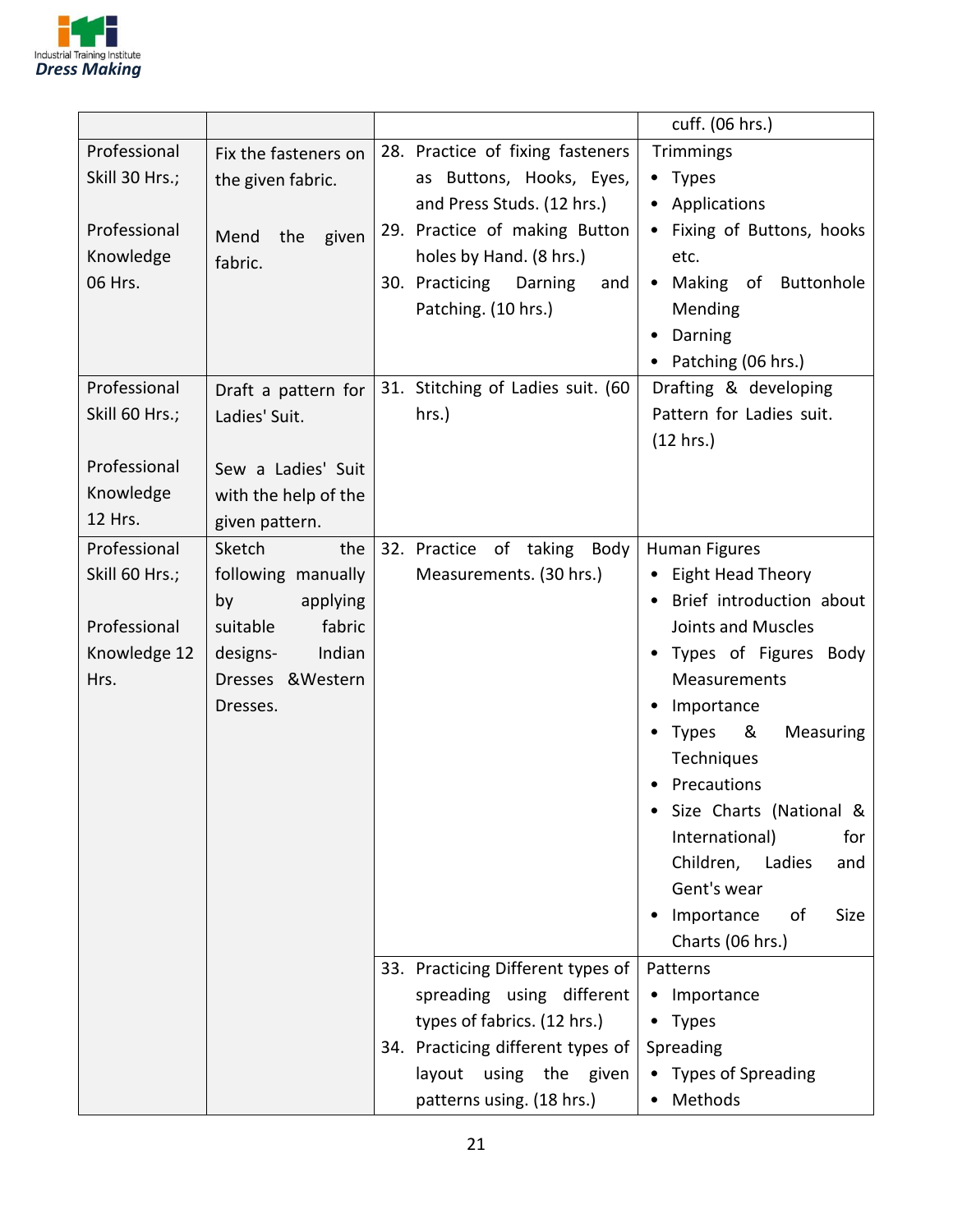

|                 |                          |                                                  | • Types of Lay Pattern<br>Layout      |
|-----------------|--------------------------|--------------------------------------------------|---------------------------------------|
|                 |                          |                                                  | Importance                            |
|                 |                          |                                                  | Types of layout Pattern               |
|                 |                          |                                                  | Drafting                              |
|                 |                          |                                                  | Drafting/Pattern<br>$\bullet$         |
|                 |                          |                                                  | Terminology                           |
|                 |                          |                                                  | Principles<br>of<br>Pattern           |
|                 |                          |                                                  | drafting. (06 hrs.)                   |
| Professional    | Design<br>the            | Kids wear                                        | Drafting of Children's Block          |
| Skill 120 Hrs.; | following<br>with        | making<br>35. Pattern<br>using                   | Pattern Set                           |
|                 | suitable<br>fabric       | technique,<br>adaptation                         | (Bodice, Sleeve, Skirt and            |
| Professional    | design using Corel       | Fabric Estimation, Cutting                       | Trousers)<br>Adaptation<br>&          |
| Knowledge 24    | draw<br>software-        | and Sewing of the garments                       | Pattern Development                   |
| Hrs.            | Indian<br><b>Dresses</b> | for the following groups $-$                     | (18 hrs.)                             |
|                 | &Western Dresses.        | (90 hrs.)                                        |                                       |
|                 |                          | Children                                         |                                       |
|                 |                          | Teenager                                         |                                       |
|                 |                          | 36. Draw different lines &                       | of<br>Corel<br>Study<br>Draw          |
|                 |                          | develop<br>designs<br>with                       | Software.<br>Drawing<br>&             |
|                 |                          | geometrical shapes<br>୍ଷ &                       | Coloring.<br><b>Type</b><br>&         |
|                 |                          | free hands Develop color                         | characteristics<br>of<br>lines        |
|                 |                          | wheel & design with                              | Geometrical shapes & its              |
|                 |                          | different color schemes.                         | application, Color, its type &        |
|                 |                          | (30 hrs.)                                        | application, Color Scheme.            |
|                 |                          |                                                  | (06 hrs.)                             |
| Professional    |                          | Make the following $ 37.$ Sketching of (30 hrs.) | Elements & Principles of              |
| Skill 60 Hrs.;  | Block Pattern set        | <b>Indian Dresses</b>                            | Idea<br>Designs<br><b>Brief</b><br>of |
|                 | different<br>using       | <b>Western Dresses</b>                           | Garment Sketching Design              |
| Professional    | sizes taken from a       |                                                  | Development Market Survey             |
| Knowledge 12    | chart<br>size            |                                                  | Boutique Management (06               |
| Hrs.            | Children's<br>Block,     |                                                  | hrs.)                                 |
|                 | Block for Teenager,      | 38. Drafting of Ladies'<br>Block                 | <b>Block Pattern</b>                  |
|                 | Ladies Block, Gents      | Pattern Set (Bodice, Sleeve,                     | • Introduction                        |
|                 | Block.                   | Skirt and Trousers). (30                         | Importance (06 hrs.)<br>$\bullet$     |
|                 |                          | hrs.)                                            |                                       |
| Professional    | Make the Patterns        | 39. Practice of developing dress                 | <b>Draping</b>                        |
| Skill 60 Hrs.;  | for the following        | from<br>Pattern<br><b>Draping</b>                | • Introduction                        |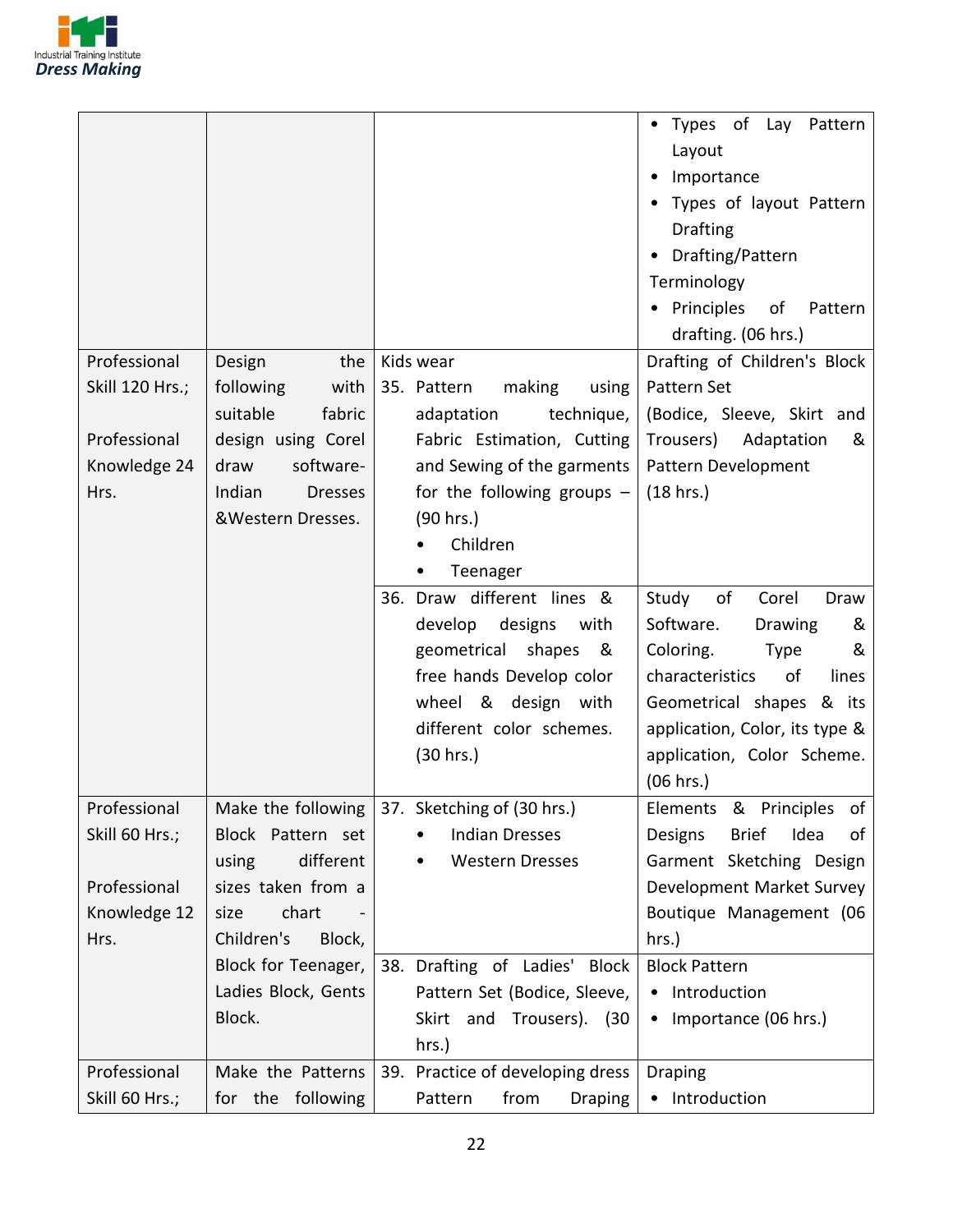

|                 | using<br><b>Draping</b> | Technique (60 hrs.)                   | • Process & Techniques            |
|-----------------|-------------------------|---------------------------------------|-----------------------------------|
| Professional    | Techniques - Basic      | Basic Bodies<br>(Darts,<br>$\bullet$  | Importance (12 hrs.)<br>$\bullet$ |
| Knowledge       | Bodice with Darts,      | Princess line)                        |                                   |
| 12 Hrs.         | Basic Bodice with       | Basic Skirt<br>(Straight,<br>٠        |                                   |
|                 | Princess line, Basic    | Circular)                             |                                   |
|                 | Straight Skirt, Basic   |                                       |                                   |
|                 | Circular Skirt.         |                                       |                                   |
| Professional    | Construct<br>the        | Manipulation<br>40. Dart              | Collar Manipulation               |
| Skill 120 Hrs.; | following garments      | Manipulation<br>Sleeve                | • Principles                      |
|                 | with<br>fitting<br>and  | Manipulation. (20 hrs.)               | • Methods                         |
| Professional    | quality<br>according    | 41. Practice<br>special<br>on         | • Types                           |
| Knowledge 24    | to the sketched         | industrial sewing machines            | <b>Mass Production Process -</b>  |
| Hrs.            | designs and blocks      | Double<br>Needle<br>$\bullet$         | • Sequence of operations          |
|                 | using                   | Machine                               | Types<br>οf<br>cutting            |
|                 | adaptation/draping      | <b>Button Hole Machine</b><br>٠       | machines                          |
|                 | manipulation<br>and     | Button<br>Sewing<br>٠                 | • Fusing Technology               |
|                 | techniques. - Dress     | Machine                               | of<br>Industrial<br><b>Types</b>  |
|                 | for Children (Yoke      | Multipurpose Machine<br>٠             | Machines Used in sewing           |
|                 | Frock), Dress for       | $(Zig-zag)$ (40 hrs.)                 | section.                          |
|                 | Ladies<br>Teenager,     |                                       | Finishing (12 hrs.)               |
|                 | Dress, Ladies Suit,     | Ladies wear                           | Designing,<br>Sketching<br>and    |
|                 | Ladies Night wear,      | 42. Pattern<br><b>Making</b><br>using | drafting of                       |
|                 | Ladies<br>Blouse,       | Draping/adaptation.<br>(22)           | the following garments            |
|                 | gents' Shirt, gents'    | hrs.)                                 | • Ladies Dresses                  |
|                 | trouser.                | 43. Fabric Estimation, Cutting        | • Ladies Suits                    |
|                 |                         | and Sewing of the following           | • Night wears                     |
|                 |                         | garments (35 hrs.)                    | Blouses (12 hrs.)                 |
|                 |                         | Ladies Dress                          |                                   |
|                 |                         | Ladies Suits                          |                                   |
|                 |                         | Night wears                           |                                   |
|                 |                         | <b>Blouses</b>                        |                                   |
|                 |                         | 44. Pressing & Folding checking       |                                   |
|                 |                         | the fitting of the garment.           |                                   |
|                 |                         | (3 hrs.)                              |                                   |
| Professional    | Make patterns of        | Gents wear                            | Designing,<br>Sketching<br>and    |
| Skill 120 Hrs.; | the following<br>by     | 45. Pattern<br>making<br>using        | drafting of Ladies' Suit with     |
|                 | Grading<br>Pattern      | adaptation, Fabric. (32 hrs.)         | variation<br>of<br>Angarkha,      |
| Professional    | techniques to their     | 46. Estimation, Cutting and           | Flared, Yoked etc. (18 hrs.)      |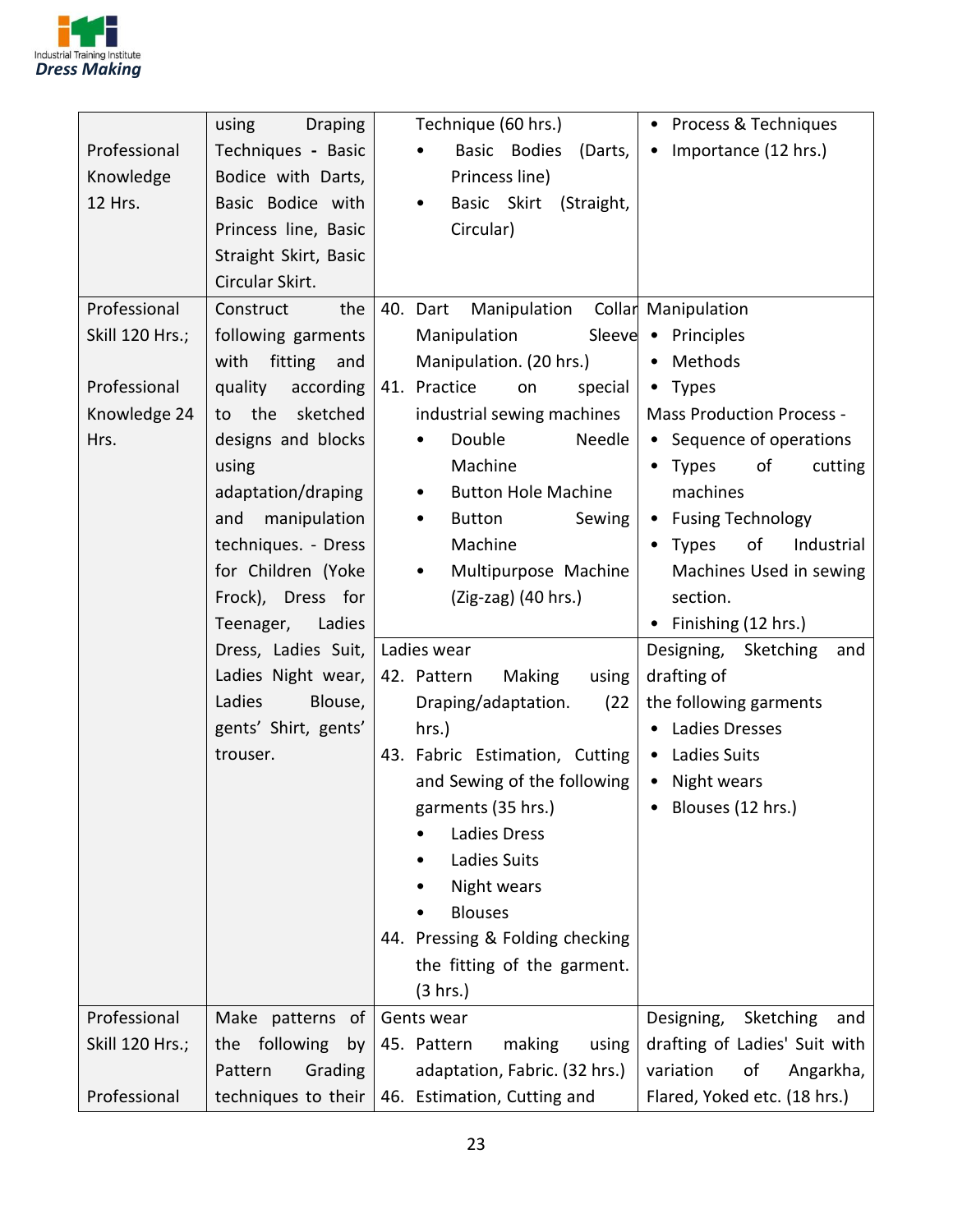

| Knowledge 24   | higher<br>next<br>or | Sewing of the following               |                                   |  |
|----------------|----------------------|---------------------------------------|-----------------------------------|--|
| Hrs.           | lower sizes using    | garments-Shirts<br>&                  |                                   |  |
|                | the size charts.     | Trousers. (55 hrs.)                   |                                   |  |
|                |                      | 47. Pressing &<br>Folding             |                                   |  |
|                |                      | checking the fitting of               |                                   |  |
|                |                      | the garment. (3 hrs.)                 |                                   |  |
|                |                      | 48. Pattern Grading of Gent's         | Pattern Grading                   |  |
|                |                      | Shirt. (15 hrs.)                      | • Types                           |  |
|                |                      | 49. Pattern Grading of Gent's         | • Methods (06 hrs.)               |  |
|                |                      | Trousers. (15 hrs.)                   |                                   |  |
| Professional   | Make markers on      | 50. Practice of<br>developing         | Study<br>Corel<br>Draw<br>on      |  |
| Skill 90 Hrs.; | different<br>width,  | designs with Corel draw               | Software                          |  |
|                | texture & designs    | tools. (40 hrs.)                      | <b>Stains</b>                     |  |
| Professional   | of the following-    | 51. Methods<br>of<br>removing         | • Classification, removing        |  |
| Knowledge 18   | Blouses,<br>Frocks,  | different kinds of stains in          | techniques Selection of           |  |
| Hrs.           | Shirts, Trousers.    | fabrics. (10 hrs.)                    | dresses<br>according<br>to        |  |
|                |                      | 52. Checking<br>of                    | Occasion,<br>occupation,          |  |
|                |                      | garments<br>in                        | Climate, Personality, Age         |  |
|                |                      | respects of $-$ (10                   | & Sex.                            |  |
|                |                      | hrs.)                                 | Quality aspects                   |  |
|                |                      | Measurements                          | Definition,<br>Factors            |  |
|                |                      | Stitching                             | affecting<br>the<br>Quality,      |  |
|                |                      | <b>Stains</b>                         | <b>Benefits</b><br>of<br>Quality  |  |
|                |                      | Defects<br>٠                          | Control                           |  |
|                |                      | Correcting measures                   | Indian and International          |  |
|                |                      |                                       | Standard                          |  |
|                |                      |                                       | Types of Inspection- AQL          |  |
|                |                      |                                       | (12 hrs.)                         |  |
|                |                      | 53. Making Marker on different        | Marker                            |  |
|                |                      | Width, Texture & Design for           | Necessity,<br>Types,<br>$\bullet$ |  |
|                |                      | Frocks, Blouses, Shirts, and          | markers<br>Preparing              |  |
|                |                      | Trousers. (30 hrs.)                   | according to the fabric           |  |
|                |                      |                                       | designs (06 hrs.)                 |  |
|                |                      | <b>Project work/ Industrial Visit</b> |                                   |  |
|                |                      |                                       |                                   |  |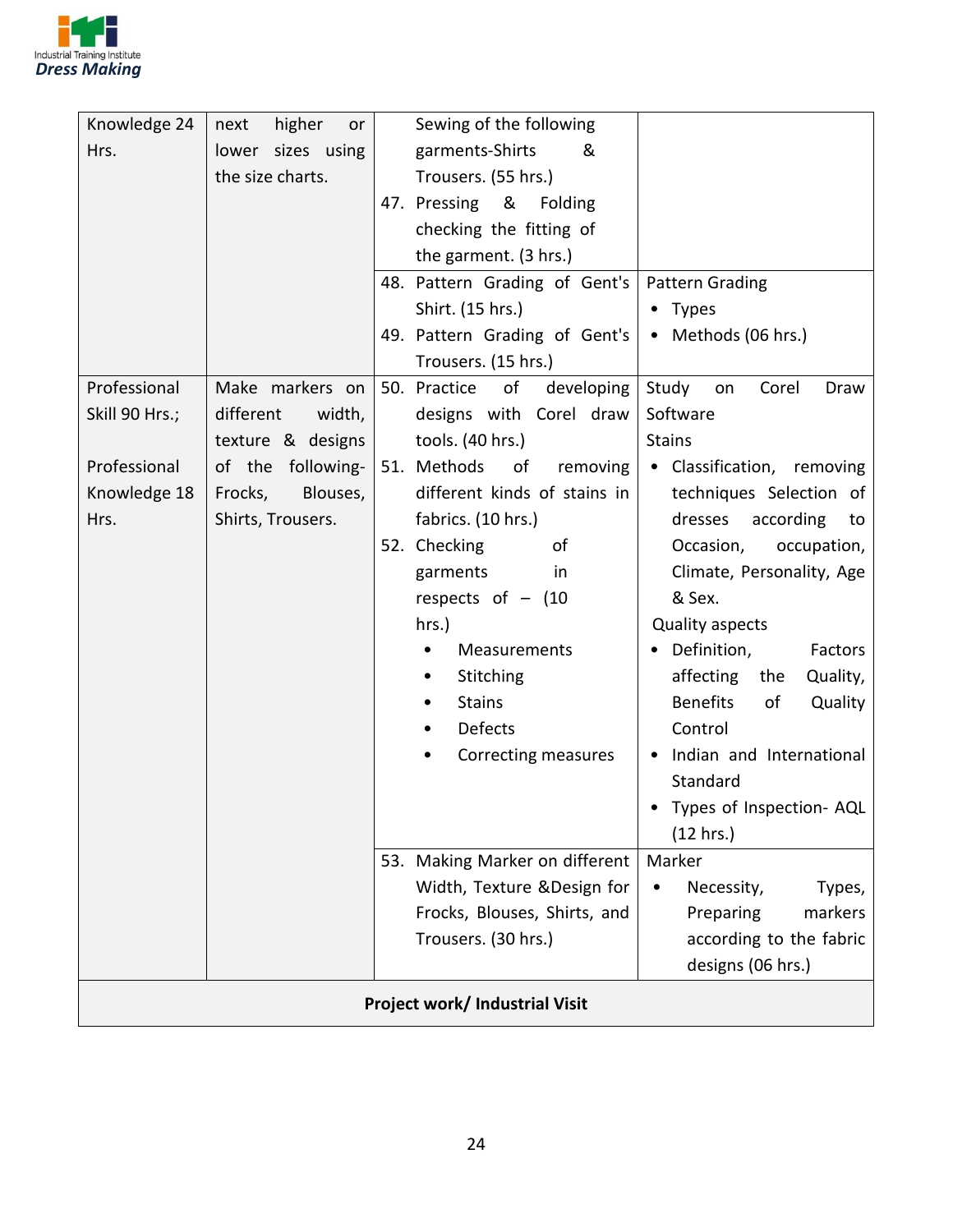

#### **SYLLABUS FOR CORE SKILLS**

1. Employability Skills (Common for all CTS trades) (160 Hrs.)

Learning outcomes, assessment criteria, syllabus and Tool List of Core Skills subjects which is common for a group of trades, provided separately inwww.bharatskills.gov.in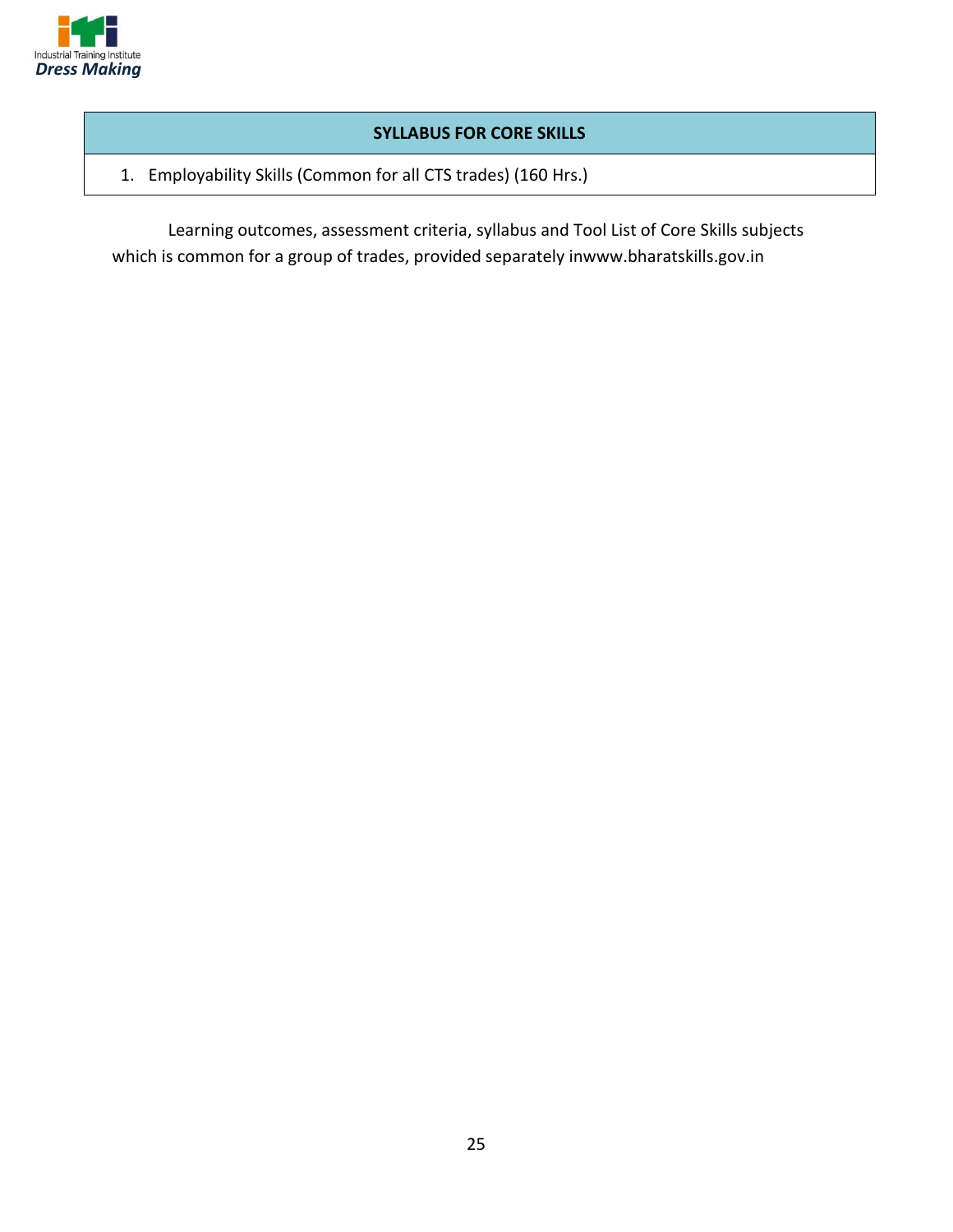

Ξ

|       | <b>List of Tools &amp; Equipment</b>                          |                                               |           |  |  |
|-------|---------------------------------------------------------------|-----------------------------------------------|-----------|--|--|
|       | <b>DRESS MAKING (For Batch of 20 Candidates)</b>              |                                               |           |  |  |
| S No. | <b>Name of the Tools and Equipment</b>                        | <b>Specification</b>                          | Quantity  |  |  |
|       | <b>A. TRAINEES TOOL KIT</b>                                   |                                               |           |  |  |
| 1.    | <b>Measuring Tape</b>                                         | 150 cm                                        | 20+1 Nos. |  |  |
| 2.    | Seam Ripper                                                   |                                               | 20+1 Nos. |  |  |
| 3.    | Thimble                                                       |                                               | 20+1 Nos. |  |  |
| 4.    | Tailor's Card Scale Triangular                                |                                               | 20+1 Nos. |  |  |
| 5.    | <b>Tailors Square</b>                                         | Plastic                                       | 20+1 Nos. |  |  |
| 6.    | <b>French Curve</b>                                           | Set of three                                  | 20+1 Nos. |  |  |
| 7.    | <b>Thread Cutter</b>                                          | 24"                                           | 20+1 Nos. |  |  |
| 8.    | Scale plastic                                                 |                                               | 20+1 Nos. |  |  |
|       | <b>B. DRAFTING/CUTTING /SEWING ROOM TOOLS &amp; EQUIPMENT</b> |                                               |           |  |  |
| 9.    | <b>Scissors</b>                                               | 25 cm                                         | 21 Nos.   |  |  |
| 10.   | <b>Pinking Shears</b>                                         |                                               | 06 Nos.   |  |  |
| 11.   | Leg Shaper                                                    | Plastic                                       | 21 Nos.   |  |  |
| 12.   | <b>Garment Hangers</b>                                        |                                               | 21 Nos.   |  |  |
| 13.   | <b>Screw Driver Set</b>                                       |                                               | 04 sets   |  |  |
| 14.   | <b>Table Sharpener</b>                                        |                                               | 04Nos.    |  |  |
| 15.   | <b>Pressing Table</b>                                         |                                               | 06 Nos.   |  |  |
| 16.   | Blanket for padding of Pressing Table                         |                                               | 06 Nos.   |  |  |
| 17.   | Rubber mat                                                    | Size as per requirement                       | 06 Nos.   |  |  |
| 18.   | Sprayer                                                       |                                               | 06 Nos.   |  |  |
| 19.   | Waste Bin Big / Small                                         |                                               | 12 Nos.   |  |  |
| 20.   | Pattern Punch                                                 |                                               | 06 Nos.   |  |  |
| 21.   | Pattern Notcher                                               |                                               | 06 Nos.   |  |  |
| 22.   | Pattern Hanging Stand                                         |                                               | 04 Nos.   |  |  |
| 23.   | Water Tub                                                     | 60 cm dia                                     | 01 No.    |  |  |
| 24.   | Stand for hanging dresses                                     |                                               | 05 Nos.   |  |  |
| 25.   | Trial room with arrangements of                               | 3 side mirrors of size 150 cm x 60            | 01 No.    |  |  |
|       | hanging Dresses                                               | cm each                                       |           |  |  |
| 26.   | Electric Automatic steam press                                |                                               | 06 Nos.   |  |  |
| 27.   | Sewing Machine -                                              | Single Needle Lock stitch<br>Industrial model | 20 Nos.   |  |  |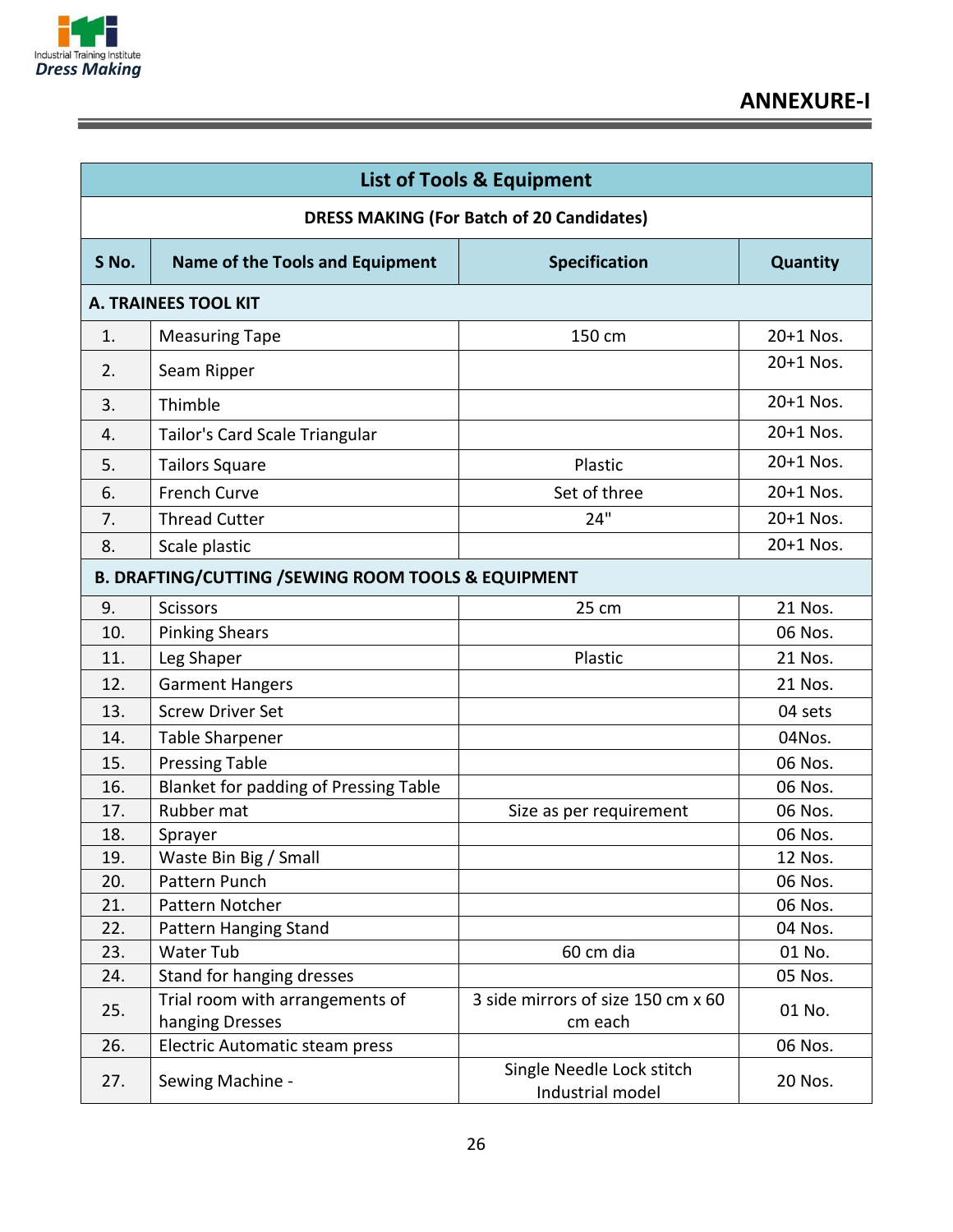

| 28. | Over Lock Machine 3 Thread                            |                                                                                                                                                                                                                                                                                                                                | 01 No.      |
|-----|-------------------------------------------------------|--------------------------------------------------------------------------------------------------------------------------------------------------------------------------------------------------------------------------------------------------------------------------------------------------------------------------------|-------------|
| 29. | Zigzag Multi-Purpose Machine                          |                                                                                                                                                                                                                                                                                                                                | 01 No.      |
| 30. | Double Needle Machine                                 |                                                                                                                                                                                                                                                                                                                                | 01 No.      |
| 31. | <b>Button Hole machine</b>                            |                                                                                                                                                                                                                                                                                                                                | 01 No.      |
| 32. | <b>Button Sewing Machine</b>                          |                                                                                                                                                                                                                                                                                                                                | 01 No.      |
| 33. | Machine attachments                                   |                                                                                                                                                                                                                                                                                                                                | As required |
|     | Chairs with low back rest or stools for               |                                                                                                                                                                                                                                                                                                                                |             |
| 34. | the machines                                          |                                                                                                                                                                                                                                                                                                                                | 20 Nos.     |
| 35. | <b>Drafting Table</b>                                 |                                                                                                                                                                                                                                                                                                                                | 10 Nos.     |
|     | Display Board Covered with glass or                   |                                                                                                                                                                                                                                                                                                                                |             |
| 36. | <b>Acrylic Sheet</b>                                  | 120 x 90 cm                                                                                                                                                                                                                                                                                                                    | 02 Nos.     |
| 37. | <b>Instructor Table</b>                               |                                                                                                                                                                                                                                                                                                                                | 01 No.      |
| 38. | <b>Instructor Chair</b>                               |                                                                                                                                                                                                                                                                                                                                | 02 Nos.     |
| 39. | <b>Steel Almirah</b>                                  | 195 x 90 x 60 cm                                                                                                                                                                                                                                                                                                               | 02 Nos.     |
|     |                                                       | 10 lockers with separate locking                                                                                                                                                                                                                                                                                               |             |
| 40. | Pigeon hole Almirah                                   | arrangements for trainees                                                                                                                                                                                                                                                                                                      | 02 Nos.     |
| 41. | Locks for above pigeon hole                           |                                                                                                                                                                                                                                                                                                                                | 20 Nos.     |
| 42. | <b>Wall Clock</b>                                     |                                                                                                                                                                                                                                                                                                                                | 03 Nos.     |
| 43. | <b>Calculator Desk Type</b>                           |                                                                                                                                                                                                                                                                                                                                | 01 No.      |
| 44. | White Board with accessories                          | Size as per requirement                                                                                                                                                                                                                                                                                                        | 02 Nos.     |
| 45. | Dummy Lady, Men, Kid                                  | Different sizes                                                                                                                                                                                                                                                                                                                | 02 each     |
| 46. | Computer system                                       | CPU: 32/64 Bit i3/i5/i7 or latest<br>processor, Speed: 3 GHz or<br>Higher. RAM:-4 GB DDR-III or<br>Higher, Wi-Fi Enabled. Network<br>Card: Integrated Gigabit Ethernet,<br>with USB Mouse, USB Keyboard<br>and Monitor (Min. 17 Inch.<br>Licensed Operating System and<br>Antivirus compatible with trade<br>related software. | 06 Nos.     |
| 47. | Printer                                               | Colour laser                                                                                                                                                                                                                                                                                                                   | 01 No.      |
| 48. | Work station with chair                               |                                                                                                                                                                                                                                                                                                                                | 06 Nos.     |
|     | <b>C. THEORY ROOM</b>                                 |                                                                                                                                                                                                                                                                                                                                |             |
| 49. | Single desks for trainees with                        |                                                                                                                                                                                                                                                                                                                                | 20 Nos.     |
|     | arrangements of keeping Books etc.                    |                                                                                                                                                                                                                                                                                                                                |             |
| 50. | Revolving Chairs without arms                         |                                                                                                                                                                                                                                                                                                                                | 20 Nos.     |
| 51. | Faculty Table & Chair set                             |                                                                                                                                                                                                                                                                                                                                | 01 No.      |
| 52. | Computer set with UPS & multimedia<br>projector       |                                                                                                                                                                                                                                                                                                                                | 01 No.      |
| 53. | White Magnetic Board with Felt board<br>& accessories |                                                                                                                                                                                                                                                                                                                                | 01 No.      |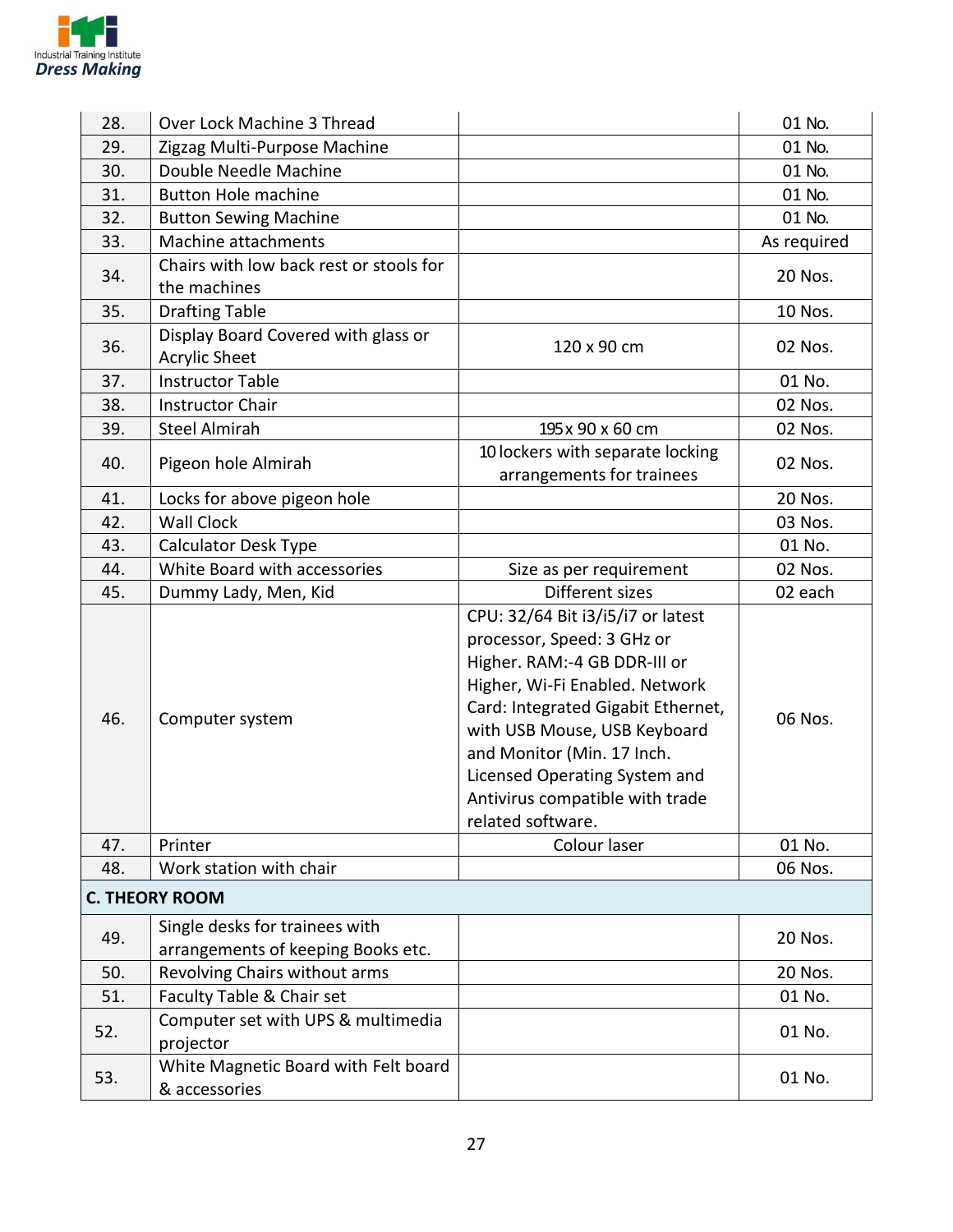

| 54.                                                                  | Display Board       |  | 02 Nos.     |  |
|----------------------------------------------------------------------|---------------------|--|-------------|--|
| 55.                                                                  | Storage Almirah     |  | 01 No.      |  |
| 56.                                                                  | <b>Book Shelf</b>   |  | 01 No.      |  |
| 57.                                                                  | A/C unit split type |  | As required |  |
| Note: -                                                              |                     |  |             |  |
| Internet facility is desired to be provided in the class room.<br>1. |                     |  |             |  |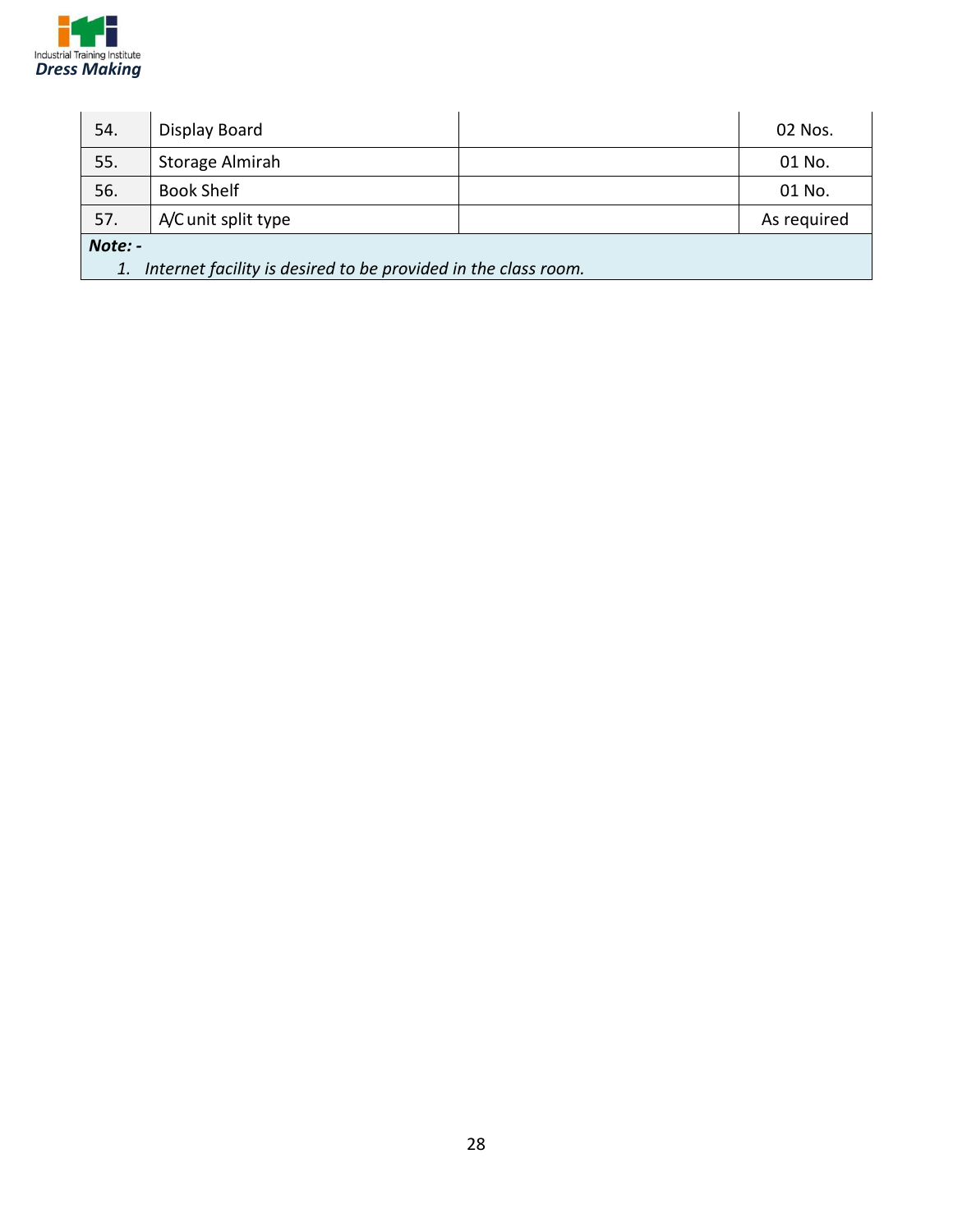

The DGT sincerely acknowledges contributions of the Industries, State Directorates, Trade Experts, Domain Experts, trainers of ITIs, NSTIs, faculties from universities and all others who contributed in revising the curriculum. Special acknowledgement is extended by DGT to the following expert members who had contributed immensely in this curriculum.

| List of Expert Members participated/ contributed for finalizing the course curriculum of |                                              |                                           |                |  |
|------------------------------------------------------------------------------------------|----------------------------------------------|-------------------------------------------|----------------|--|
| <b>Dress Making trade</b>                                                                |                                              |                                           |                |  |
| S No.                                                                                    | <b>Name &amp; Designation</b><br>Sh./Mr./Ms. | Organization                              | <b>Remarks</b> |  |
| 1.                                                                                       | S. Venkatesh, Head HR &                      | Raymond                                   | Member         |  |
|                                                                                          | Admin                                        |                                           |                |  |
| 2.                                                                                       | Sanjeev Mohanty Managing                     | Bennetton India Pvt. Ltd.,                | Member         |  |
|                                                                                          | Director                                     | Gurgaon                                   |                |  |
| 3.                                                                                       | Animesh Saxena                               | <b>Udyog Vihar Industries</b>             | Member         |  |
|                                                                                          |                                              | Association, Gurgaon B-40,                |                |  |
|                                                                                          |                                              | Phase 5, Udyog Vihar                      |                |  |
|                                                                                          |                                              | Gurgaon-122017                            |                |  |
| 4.                                                                                       | Dr. Darlie Koshy                             | <b>IAM &amp; ATDC</b>                     | Chairman       |  |
|                                                                                          | Director General and CEO                     | <b>Apparel Export Promotion</b>           |                |  |
|                                                                                          |                                              | Council, Gurgaon                          |                |  |
| 5.                                                                                       | Arindam Das                                  | National Institute of Fashion             | Member         |  |
|                                                                                          |                                              | Technology, New Delhi                     |                |  |
| 6.                                                                                       | Dr. Kushal Sen Professor                     | D/o Textile Technology IIT Delhi          | Member         |  |
| 7.                                                                                       | Bhattacharya. G HOD Textiles                 | Institute for Textile Technology,         | Member         |  |
|                                                                                          | Department                                   | Choudwar Odisha                           |                |  |
| 8.                                                                                       | Poonam Thakur Professor &                    | NIIFT, Mohali                             | Member         |  |
|                                                                                          | Academic Head                                |                                           |                |  |
| 9.                                                                                       | L.N. Meena, Lecturer                         | Arya Bhatt Polytechnic, Delhi             | Member         |  |
| 10.                                                                                      | Prabhas Kashyap, General                     | Gokaldas Export Ltd., Bangalore           | Member         |  |
|                                                                                          | Manager-Planning &                           |                                           |                |  |
|                                                                                          | <b>Production Co-ordination</b>              |                                           |                |  |
| 11.                                                                                      | <b>Bishwanath Ganguly</b>                    | Madura Fashion & Retail, Aditya           | Member         |  |
|                                                                                          |                                              | <b>Birla Centre for Retail Excellence</b> |                |  |
|                                                                                          |                                              | (A B C R E)                               |                |  |
| 12.                                                                                      | K.N. Chatterjee, HOD Fashion                 | The technological inst. Of textile &      | Member         |  |
|                                                                                          | and Apparel Engineering                      | sciences, Bhiwani, Haryana,               |                |  |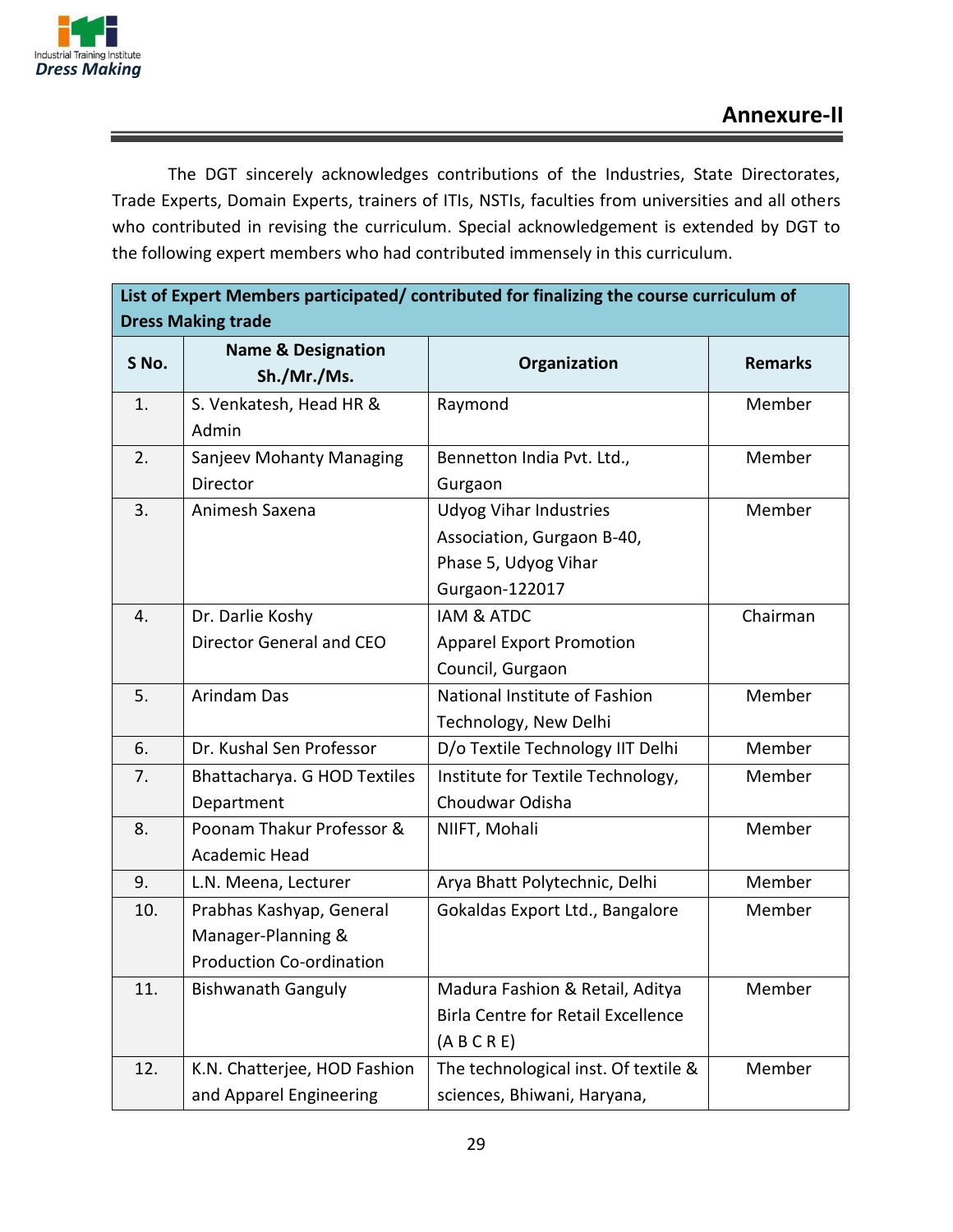

|                   |                              | INDIA-127021.              |                |  |
|-------------------|------------------------------|----------------------------|----------------|--|
| 13.               | Tapas Kumar Adhikari, Sr.    | Reliance Industries Ltd.   | Member         |  |
|                   | Manager                      |                            |                |  |
| 14.               | Vikas Verma, Asst. Vice      | Welspun India Ltd.         | Member         |  |
|                   | President                    |                            |                |  |
| 15.               | Navjot Walia, Vice President | Maral Overseas Ltd., Noida | Member         |  |
| 16.               | Rajeev Mehani, Vice          | <b>Vardhaman Textiles</b>  | Member         |  |
|                   | President                    |                            |                |  |
| <b>Mentor</b>     |                              |                            |                |  |
| 17.               | R.P. Dhingra, Director (P)   | DGE&T                      | Mentor         |  |
| <b>Core Group</b> |                              |                            |                |  |
| 18.               | Haradhan Das, TO             | CSTARI, Kolkata            | Member         |  |
| 19.               | Subhankar Bhowmik, DPA Gr.   | NIMI, Chennai              | <b>NIMI</b>    |  |
|                   | B                            |                            | Representative |  |
| 20.               | Rajendra Kumar, JDT(WT)      | DGE&T                      | Member         |  |
| 21.               | D. Shanthi, ADT              | RVTI, Trivendrum           | Member         |  |
| 22.               | Abha Rastogi, TO             | RVTI, Panipat              | Member         |  |
| 23.               | Chitra, TO                   | RVTI, Panipat              | Member         |  |
| 24.               | Rinku Soni, TO               | RVTI, Jaipur               | Member         |  |
| 25.               | Babita, TO                   | NVTI, Noida                | Member         |  |
| 26.               | Bhagyashree, TO              | RVTI, Indore               | Member         |  |
| 27.               | L. R. Ramesh Babu, TO        | RVTI, Trivendrum           | Member         |  |
| 28.               | S.S. Meena, TO               | NVTI, Noida                | Member         |  |
| 29.               | Bhavin Kumar M. Solanki      | ITI, Jambughoda, Gujarat   | Member         |  |
| 30.               | Divya, TO                    | RVTI, Bangalore            | Member         |  |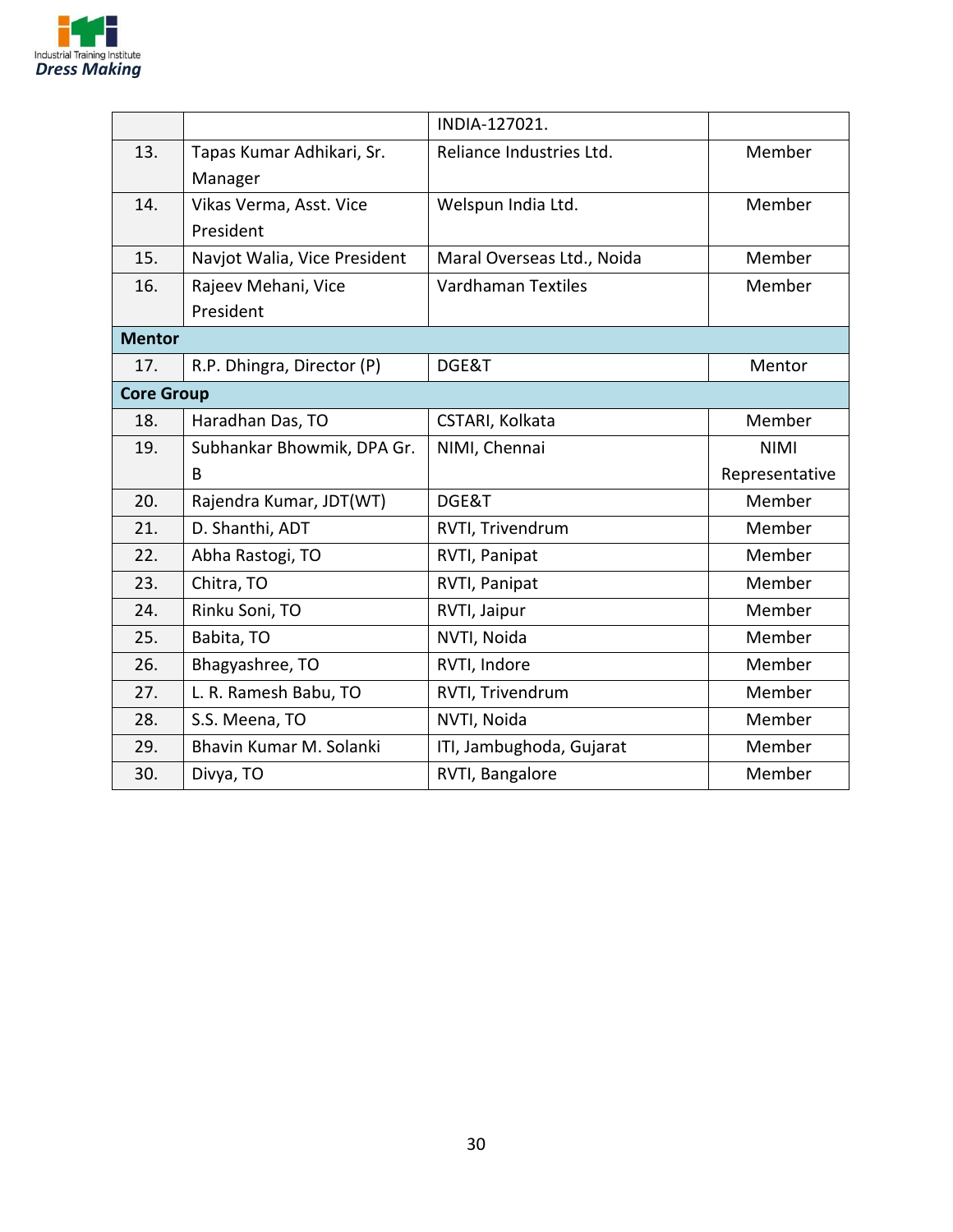

#### **ABBREVIATIONS**

| <b>CTS</b>  | <b>Craftsmen Training Scheme</b>                   |
|-------------|----------------------------------------------------|
| <b>ATS</b>  | <b>Apprenticeship Training Scheme</b>              |
| <b>CITS</b> | <b>Craft Instructor Training Scheme</b>            |
| <b>DGT</b>  | <b>Directorate General of Training</b>             |
| <b>MSDE</b> | Ministry of Skill Development and Entrepreneurship |
| <b>NTC</b>  | <b>National Trade Certificate</b>                  |
| <b>NAC</b>  | National Apprenticeship Certificate                |
| <b>NCIC</b> | National Craft Instructor Certificate              |
| LD          | <b>Locomotor Disability</b>                        |
| <b>CP</b>   | <b>Cerebral Palsy</b>                              |
| <b>MD</b>   | <b>Multiple Disabilities</b>                       |
| LV          | <b>Low Vision</b>                                  |
| HH          | Hard of Hearing                                    |
| ID          | <b>Intellectual Disabilities</b>                   |
| <b>LC</b>   | Leprosy Cured                                      |
| <b>SLD</b>  | <b>Specific Learning Disabilities</b>              |
| <b>DW</b>   | Dwarfism                                           |
| MI          | <b>Mental Illness</b>                              |
| AA          | <b>Acid Attack</b>                                 |
| PwD         | Person with disabilities                           |